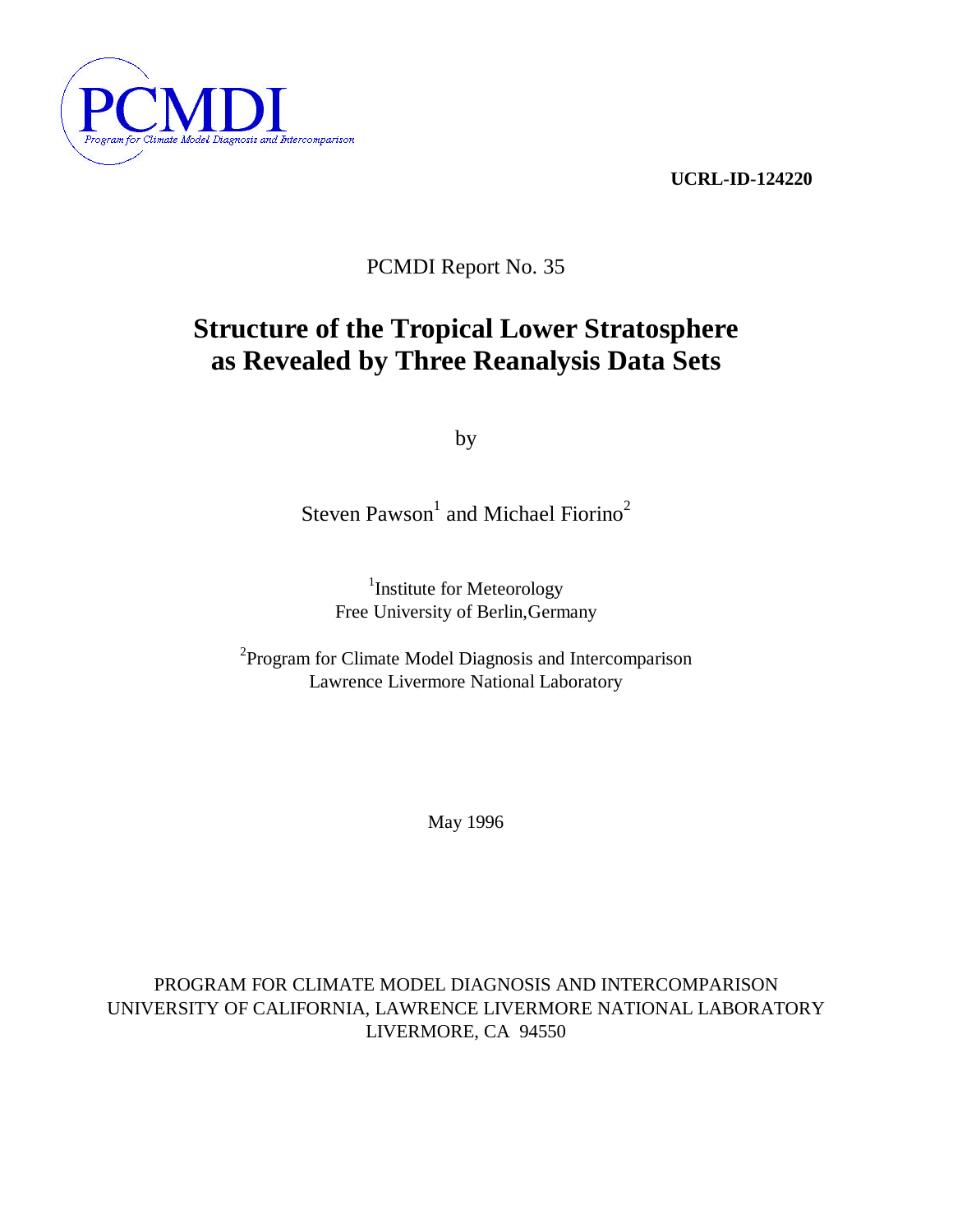## DISCLAIMER

This document was prepared as an account of work sponsored by an agency of the United States Government. Neither the United States Government nor the University of California nor any of their employees, makes anv warranty, express or implied, or assumes any legal liability or responsibility for the accuracy, completeness, or usefulness of any information, apparatus, product, or process disclosed, or represents that its use would not infringe privately owned rights. Reference herein to any specific commercial product, process, or service bv trade name, trademark, manufacturer, or otherwise, does not necessarily constitute or imply its endorsement, recommendation, or favoring by the United States Government or the Universitv of California. The views and opinions of authors expressed herein do not necessarily state or reflect those of the United States Government or the University of California, and shall not be used for advertising or product endorsement purposes.

This is an informal report intended primarily for internal or limited external distnbution. The opinions and conclusions stated are those of the author and may or may not be those of the Laboratory.

> This report has been reproduced directly from the best available copy.

Available to DOE and DOE contractors from the Of fice of Scienhfic and Technical Information P.O. Box 62, Oak Ridge, TN 37831 Prices available from (615) 576-8401, FTS 626-8401

> Available to the public from the National Technical Information Service U.S. Department of Commerce 5285 Port Royal Rd., Springfield,VA 22161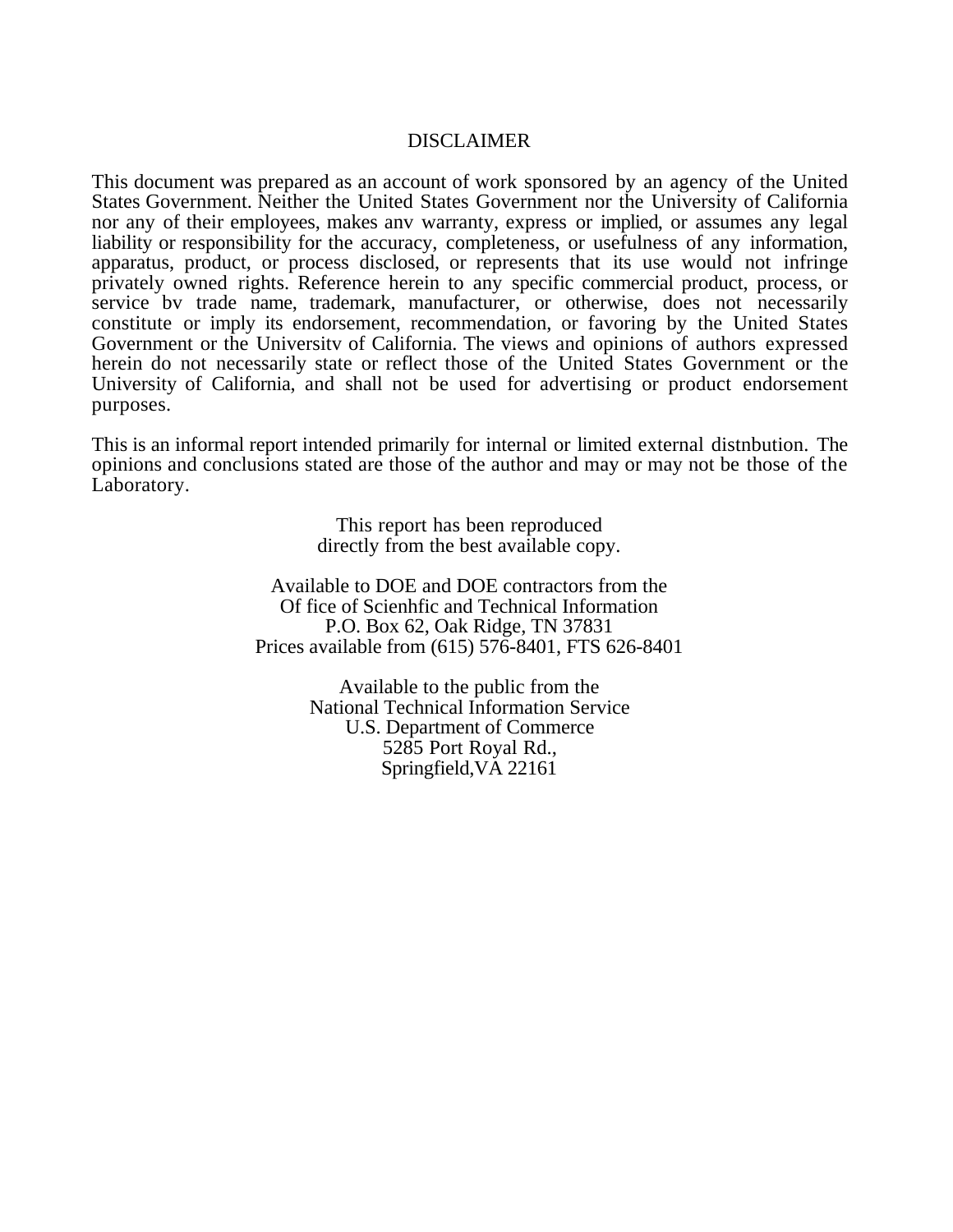#### ABSTRACT

While the skill of climate simulation models has advanced over the last decade, mainly through improvements in modeling, further progress will depend on the availability and the quality of comprehensive validation data sets covering long time periods. A new source of such validation data is atmospheric "reanalysis" where a fixed, state-of-the-art global atmospheric model/data assimilation system is run through archived and recovered observations to produce a consistent set of atmospheric analyses. Although reanalysis will be free of non-physical variability caused by changes in the models and/or the assimilation procedure, it is necessary to assess its quality. That is, how good is reanalysis and how close should our climate models agree with these data.

A region for stringent testing of the quality of reanalysis is the tropical lower stratosphere. This portion of the atmosphere is sparse in observations but displays the prominent quasi-biennial oscillation (QBO) and an annual cycle, neither of which is fully understood, but which are likely coupled dynamically. We first consider the performance of three reanalyses, from NCEP/NCAR, NASA and ECMWF, against rawinsonde data in depicting the QBO and then examine the structure of the tropical lower stratosphere in NCEP and ECMWF data sets in detail.

While the annual cycle and the QBO in wind and temperature are quite successfully represented, the mean meridional circulations in NCEP and ECMWF data sets contain unusual features which may be due to the assimilation process rather than being physically based. Further, the models capture the long-term temperature fluctuations associated with volcanic eruptions, even though the physical mechanisms are not included, thus implying that the model does not mask prominent stratospheric signals in the observational data. We conclude that reanalysis offers a unique opportunity to better understand the dynamics of QBO and can be applied to climate model validation.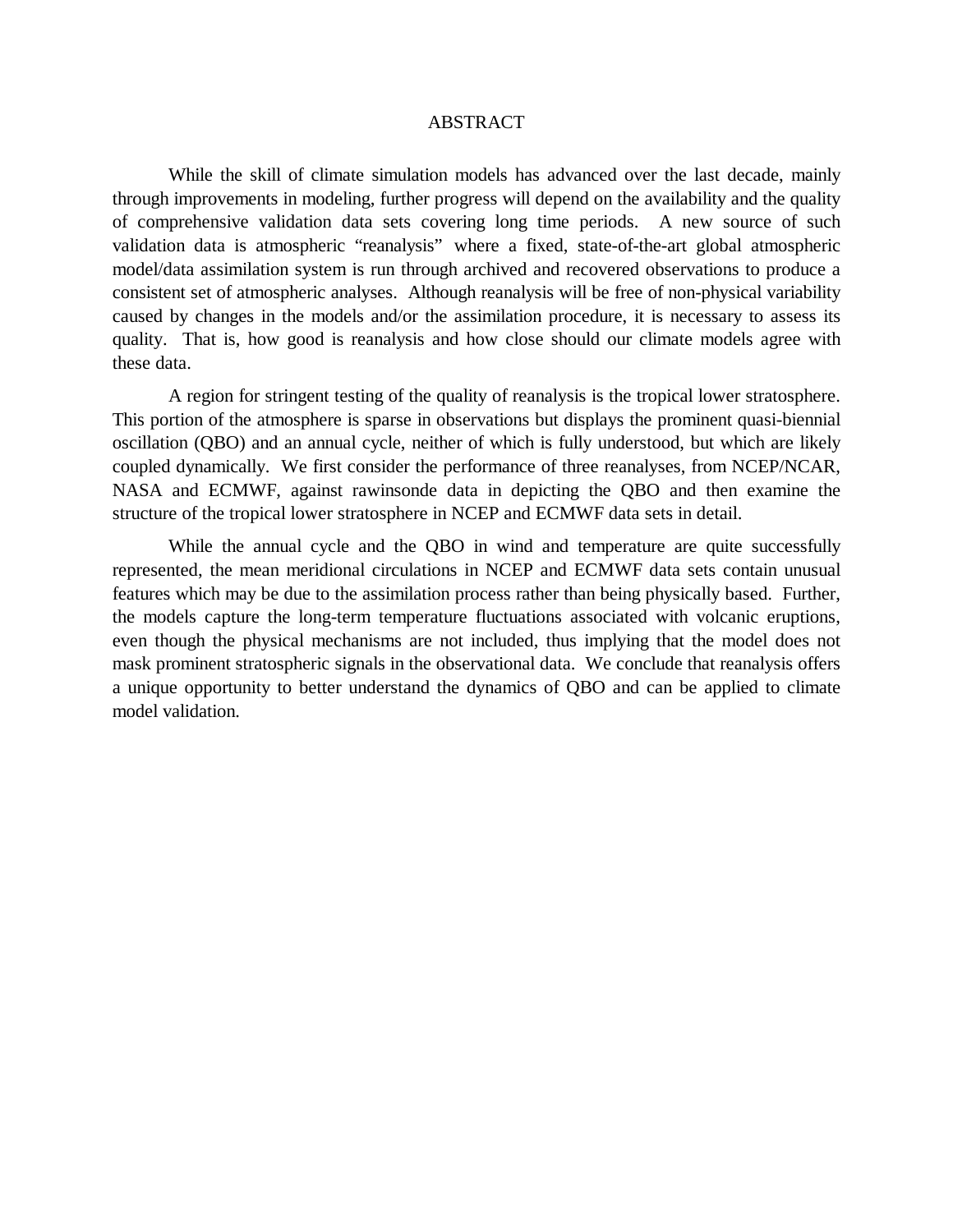## **1. INTRODUCTION**

The monitoring of climate and the understanding of atmospheric circulation require longterm data sets of the relevant meteorological variables. While a great deal of attention has been naturally focused on the surface and troposphere, the comprehensive validation of an increasing number of climate models requires a fuller understanding of the structure and dynamics of the stratosphere. However, the sparseness of observations in the stratosphere has prevented such comprehensive analyses. Some appropriate data sets for studying the long-term mean and variability come from the recent climatologies of COSPAR (1990), Randel (1992) and Pawson et al. (1993). The lower tropical stratosphere is still poorly understood as rawinsonde observations have relatively even poorer spatial coverage and satellite radiance measurements lack sufficient vertical resolution to capture the large shears of the zonal wind.

A promising new data source is from the meteorological "reanalysis" projects now underway at several centers (e.g., Kalnay and Jenne, 1991). These projects employ fixed and state-of-the-art global models and data assimilation systems to "reanalyze" all available observational data (operational as well as from archives and field campaigns) so as to produce a dynamically consistent, global description of the atmosphere over long time periods. Bengtsson and Shukla (1988) and Kinter and Shukla (1989) give a good discussion of the rationale behind reanalysis. However, even if reanalysis is considered (or defined) as the best source of data for climate model verification, prudence warrants a comparison against quasi-independent observations and other traditional data sets.

This report posits that the stratosphere is a good location for independent validation and we will focus on one aspect of the stratosphere that is thought to be important to climate processes -- the quasi-biennial oscillation (QBO). The QBO dominates the zonal wind in the tropical stratosphere (e.g., Naujokat, 1986) and is believed to be dynamically forced by the radiative dissipation of planetary-scale, tropical waves (Holton and Lindzen 1972), although other potential forcing mechanisms exist. The QBO affects planetary wave propagation in the middle atmosphere and is one factor responsible for interannual variability in the distribution of extratropical stratospheric ozone. There is also an important annual cycle in the lower stratosphere (e.g., Yulaeva et al. 1994) which may be coupled with the QBO (e.g., Dunkerton 1990).

In this study, we compare the Free University of Berlin (FUB) lower tropical stratosphere conventional data set (Naujokat 1986) to three meteorological reanalyses: 1) the National Centers for Environmental Prediction/National Center for Atmospheric Research (NCEP/NCAR), which is currently available from 1979 until 1995; 2) the Data Assimilation Office (DAO) of the NASA Goddard Space Flight Center for the period March 1985–September 1993; and 3) the European Centre for Medium Range Weather Forecasts (ECMWF) Reanalysis project (ERA) for the period January 1979 - December 1990.

However, the results must be treated with caution as they come from examining meteorological fields close to the upper boundaries of the numerical models used for the assimilation. Further, the tropical stratosphere may include fewer input data than other regions.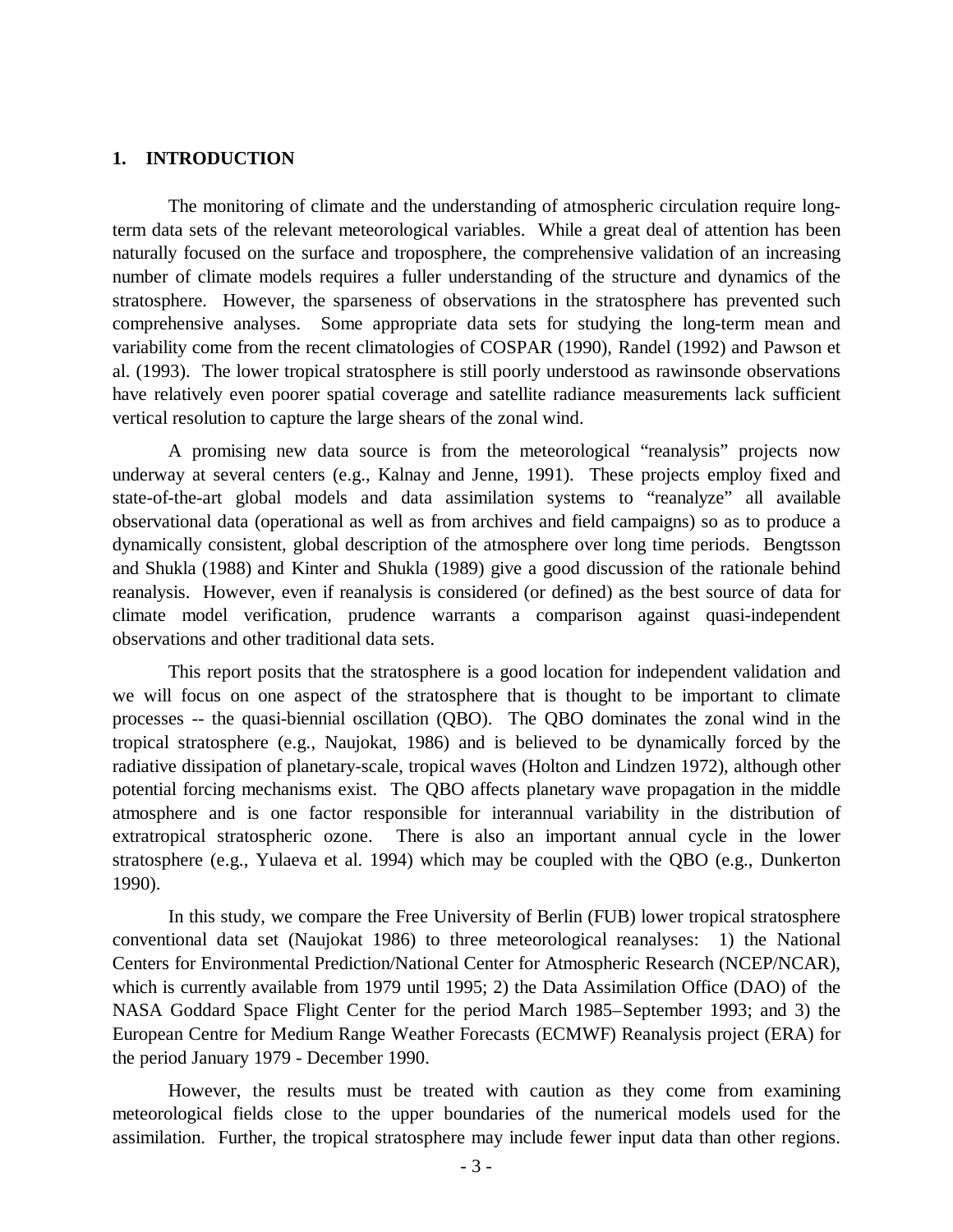While a successful representation of this region must be regarded as a benefit of the model, a poor simulation should not receive undue criticism.

The different data assimilation techniques and models used for the reanalysis projects are discussed in the following section. The successes of the reanalyses in simulating the tropical wind and temperature are examined in section 3. More detailed descriptions of the annual cycle and the QBO structure in the NCEP and ECMWF data sets are given in section 4. Finally, our work is summarized and possible future tasks are suggested in section 5.

## **2. DATA SETS**

Reanalysis contrasts with the conventional/traditional data sets (e.g., rawinsonde-only composites) in two fundamental ways: 1) an atmospheric general circulation model (AGCM) is an integral component of the analysis process; and 2) a wider range of observational data, including the rawinsondes, are employed. Thus, reanalysis not only provides potentially very useful dynamical quantities that cannot be determined by subjective analysis, but may in fact be more accurate than the benchmark traditional analyses, particularly in data sparse regions. However, the differences in the AGCM and analysis method will cause differences in the resulting reanalysis. These differences represent a source of unresolved uncertainty and one function of intercomparison is to better understand the magnitude and nature of this uncertainty.

Another point of difference between the reanalysis systems is the constraining boundary conditions on sea surface temperature (SST), sea ice concentration, soil moisture and even the earth-sun astronomy and concentration of radiatively important gases such as  $CO<sub>2</sub>$ . NCEP/NCAR and ECMWF reanalyses use the same weekly SST and sea ice data, except for the period January 1979 - October 1981 when different versions of monthly mean data from the United Kingdom Meteorological Office (UKMO) Global sea Ice Sea Surface Temperature (GISST) data are used (Rayner et al. 1995 and Parker et al., 1995). The NASA reanalysis uses older monthly mean data from the NCEP Climate Prediction Center (CPC) and the Center for Ocean-Land-Atmosphere interactions (COLA). Table 1 summarizes some of the key differences between the three reanalyses that could impact the analysis of the tropical stratosphere.

#### *a. FUB rawinsonde compilation*

A compilation of monthly-averaged rawinsonde data at 70, 50, 40, 30, 20, 15 and 10 hPa was presented by Naujokat (1986). Since the middle 1970s this sets consists of data from one station, Singapore ( $\sim 1^{\circ}$ N, 102°E). It has been updated in Pawson et al. (1993) and has been used in many studies of the QBO, such as Wallace et al. (1993) and Fraedrich et al. (1993). It is used as a baseline reference data set here and to the extent that the Singapore soundings were used in reanalysis is considered quasi-independent.

#### *b. NCEP/NCAR reanalyses*

Aspects of the NCEP/NCAR reanalysis project are described in detail by Kalnay and Jenne (1991) and Kalnay et al. (1993, 1996). Sources of observational data include: 1) COADS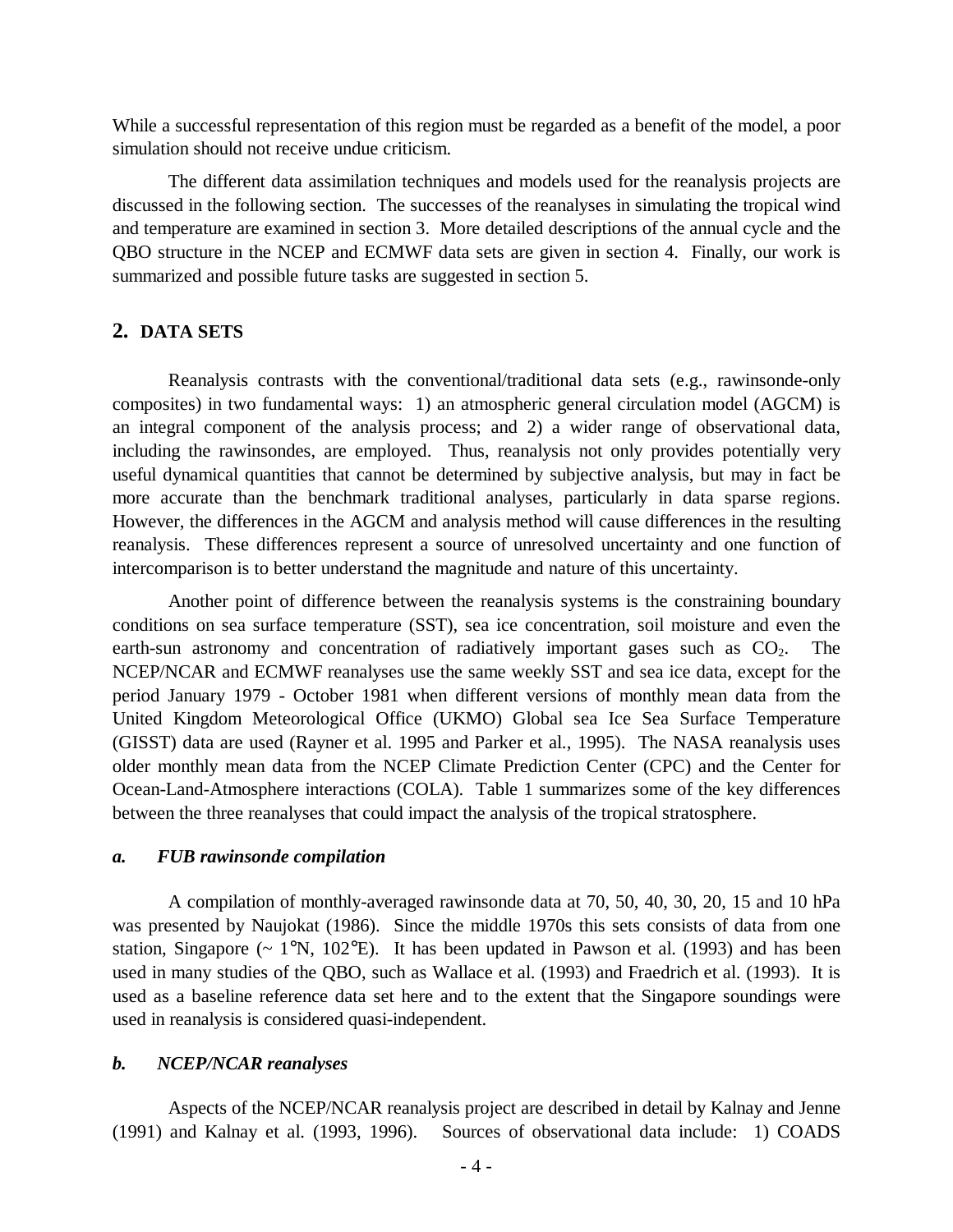surface marine data; 2) the rawinsonde network; 3) aircraft data; 4) satellite soundings (the TOVS sounders from 1979 onwards); and 5) satellite cloud drift winds. Extensive quality control is performed and a detailed record of all modifications to the observations as they pass through the system is maintained.

The AGCM forecast model component of the NCEP/NCAR reanalysis is described by Kanamitsu (1989) and Kanamitsu et al. (1991). It includes parameterizations of all important physical processes and in its T62/L28 configuration has five levels in the atmospheric boundary layer and ten levels above 200 hPa with an upper boundary at  $\sigma$  = .0273 or slightly lower than 3 hPa (Kalnay et al. 1996). Postprocessed data at 17 pressure levels (1000,925, 850, 700, 500, 400, 300, 250, 200, 150, 100, 70, 50, 30, 20, 10 hPa) were available for our study. Thus, the lower stratosphere is quite well resolved in both the model and the postprocessed data files.

#### *c. The NASA DAO reanalysis*

The DAO data assimilation system is documented by Pfaendtner et al. (1995) and Schubert et al. (1993 and 1995). It comprises a numerical model with 20 levels with the upper boundary at 20 hPa and a 2.0x2.5° horizontal resolution. Seven of the levels (20, 30, 50, 70, 100, 150, and 200 hPa) are in the stratosphere so the DAO AGCM does extend as high as in the NCEP reanalysis. Thus, it is a stringent test of this system to examine its performance near the upper boundary and the results must be respected in that an alternative model/assimilation system is used at DAO for stratospheric analyses. A description of the model can be found in Takacs et al. (1994).

Extensive quality control is performed on the input data (see Pfaendtner et al., 1995), which come from various sources, both ground- and satellite-based. The data are available from Mar 1985 until Oct 1993. A unique feature of the DAO reanalysis is the "incremental analysis update" in which the forecast state of the atmosphere from the AGCM is continuously adjusted to an optimal interpolation analysis of the observations. Thus, "shocks" to the analyzed atmosphere from instantaneous insertion of observations every 6-h as in the NCEP/NCAR and ECMWF systems are avoided at the cost of relaxing the closeness of the resulting analysis to the observations.

## *d. The ECMWF reanalysis (ERA)*

As in the other two reanalyses, ERA used similar input observational data. From Kallberg (1995), these data include: 1) GTS winds; 2) FGGE and ALPEX level-IIB data sets; 3) NESDIS cloud-cleared radiance data; 4) atmospheric data from COADS; 5) additional rawinsonde data; 6) GMS cloud-track wind data; 7) PAOB (Australian bogus) surface pressure data; 8) sea surface temperature data (monthly-means from the UKMO from 1979-Oct. 1991, thereafter weekly analyses from the CPC); and 9) weekly sea-ice concentration. However, unlike the NCEP/NCAR and DAO reanalyses, ERA uses a 1-D variational procedure to directly assimilate cloud-cleared satellite radiances into the temperature and moisture fields. Thus, the ERA data may show substantial differences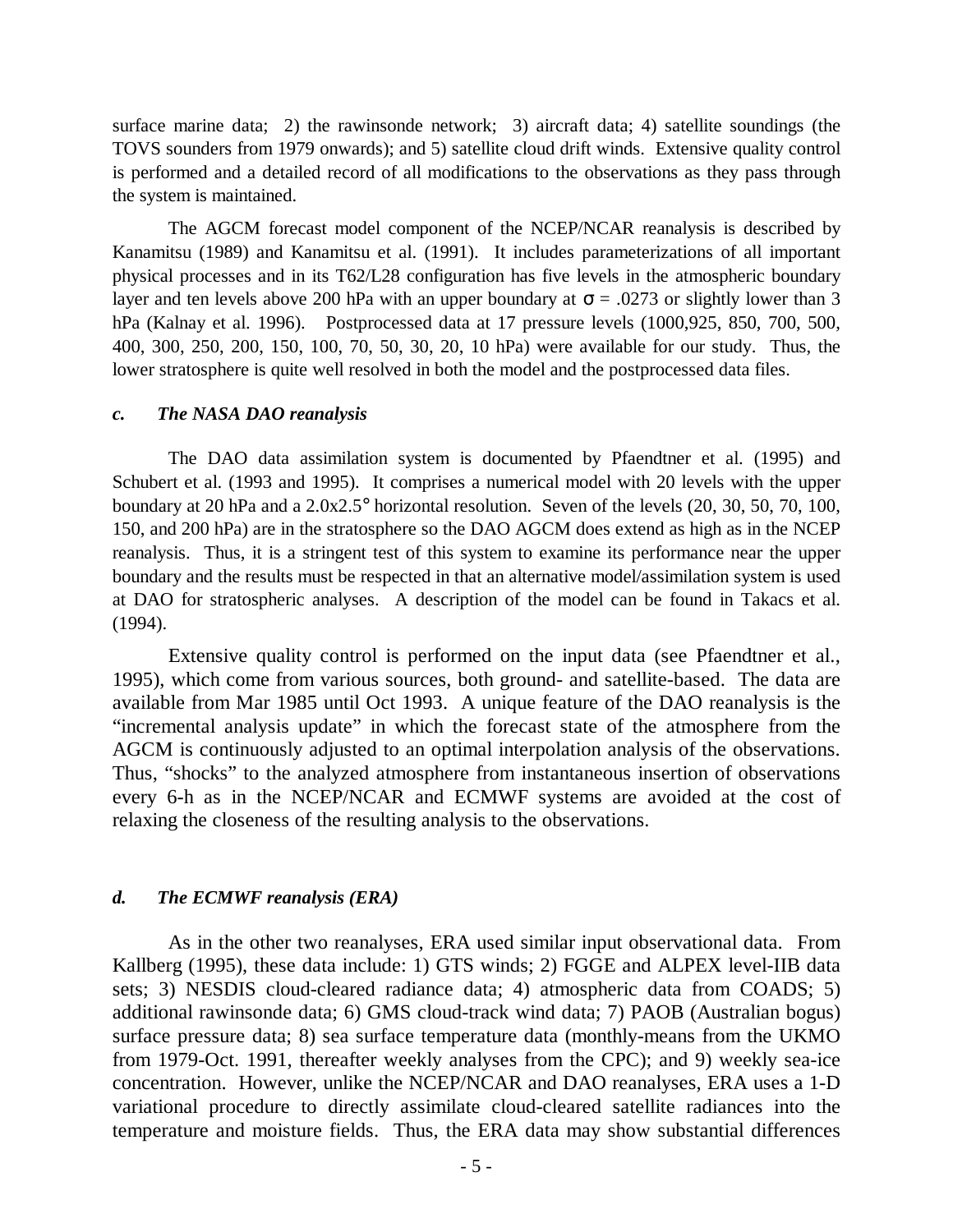with the other two reanalyses in fields sensitive to the thermodynamic structure of the atmosphere. Further, clouds are predicted in the ERA model instead of diagnosed as in the other reanalyses.

A stringent quality control is applied to the data before their use in the assimilation system. The data analysis is performed with optimal statistical interpolation and a 6-hourly cycling (as in the other three reanalyses) and a diabatic, non-linear normal mode initialization are used. In contrast, neither the DAO or NCEP/NCAR system uses initialization and this could be another source of difference between ERA and the other data sets, particularly in the tropics. Additionally, the forecast model in ERA has the highest resolution in the horizontal (T106 or  $\sim$ 100 km grid spacing) and in the vertical (31 hybrid [σ-pressure] levels extending to 10 hPa). Currently, the data are available from 1979 until the end of 1990.

**Table 1. Features of the Three Reanalyses (**INIT stands for initialization and BCS for boundary conditions on sea surface temperature and sea ice concentration). R is the ratio of reanalysis model horizontal resolution to that in the ECMWF reanalysis

| <b>REANAL</b>    | <b>AGCM</b>              | <b>DATA</b><br><b>PERIOD</b> | <b>ANALYSIS</b><br><b>METHOD</b> | <b>INIT</b> | <b>BCS</b>            |
|------------------|--------------------------|------------------------------|----------------------------------|-------------|-----------------------|
| <b>NCEP/NCAR</b> | $T:62/L28(\sigma)$       | 7901-                        | Spectral                         | none        | <b>GISST2.2</b>       |
|                  | $Dx - 208km$             | 9602                         | Statistical                      |             | <b>EOF</b>            |
|                  | R: 1.66                  |                              | Interpolation                    |             | reconstruct           |
|                  |                          |                              | (SSI)                            |             | (monthly)             |
|                  |                          |                              |                                  |             | Reynolds<br><b>OI</b> |
|                  |                          |                              |                                  |             | (weekly)              |
|                  |                          |                              |                                  |             | Nomura sea ice        |
| <b>ERA</b>       | $T:106/L31$ ( $\sigma$ - | 7901-                        | Optimal                          | nonlinear   | <b>GISST</b><br>2.0   |
|                  | p)                       | 9012                         | Interpolation                    | normal      | (monthly)             |
|                  | $Dx$ ~125 $km$           |                              | (OI)                             | mode (5     | Reynolds<br><b>OI</b> |
|                  | R: 1.00                  |                              | <b>IDVAR</b>                     | modes)      | (weekly)              |
|                  |                          |                              |                                  |             | Nomura sea ice        |
| <b>NASA/DAO</b>  | $G:2x2.5^{\circ}/L20$    | 8503-                        | O <sub>I</sub><br>and            | none        | <b>CPC/COLA</b>       |
|                  | $(\Omega)$               | 9309                         | Incremental                      |             | monthly               |
|                  | $\mathbf{D}x$ ~250 km    |                              | Analysis                         |             | means;                |
|                  | R: 2.00                  |                              | Update                           |             | specified<br>soil     |
|                  |                          |                              | (IAU)                            |             | moisture              |

## **3. DATA COMPARISON IN THE TROPICAL STRATOSPHERE**

#### *a. Comparisons of the zonal wind*

Since the QBO dominates the zonal velocity between about 70 and 10 hPa, it is important to examine how it is captured by the reanalyzed data sets. The structure of the QBO has been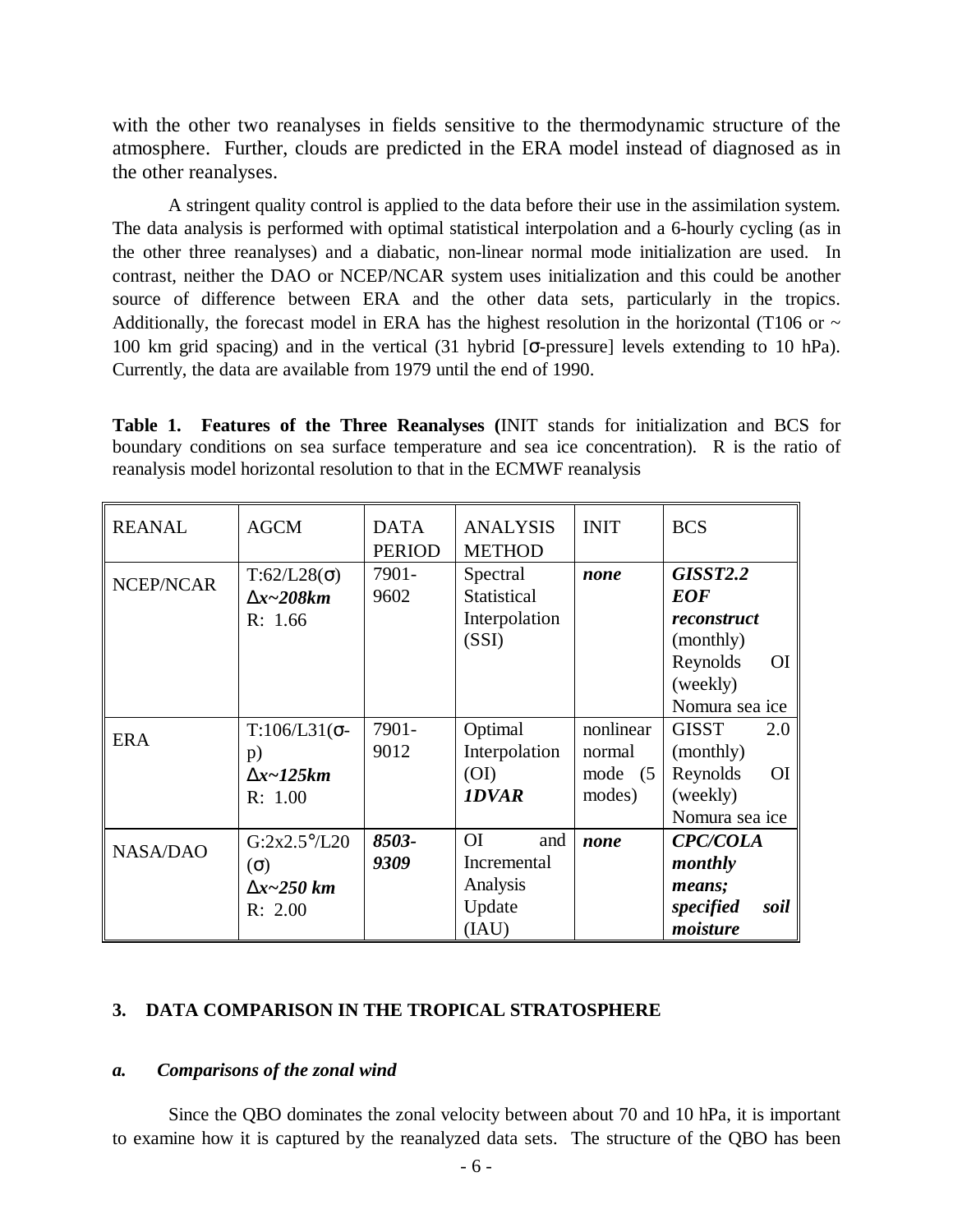documented by Naujokat (1986) using monthly averages of rawinsonde observations at Singapore (1°N, 103°E), as well as two other stations for earlier years; these data (as updated in Pawson et al., 1993) are used as a reference here. They are available at 10, 15, 20, 30, 40, 50 and 70 hPa. For the comparison, the nearest gridpoint to Singapore (1.25°N, 102.5°E) in the reanalyses was used. Zonal averages are also shown for the NCEP data.

Fig. 1 demonstrates that the reanalyses capture QBOs of approximately the same phase and amplitude as the Singapore observations at all four levels. However, there are quantitative discrepancies between all of the data sets, which are discussed here with the aid of the differences shown in Figs. 2-4. The discussion begins with the NCEP data and concludes with the ERA data, and starts at 10 hPa and works downwards.

At 10 hPa there is some evidence that the westerly phase onset occurs later but more rapidly in the NCEP data than in the FUB analyses; this leads to large differences (sometimes exceeding  $30 \text{ ms}^{-1}$ ) at times when the rawinsonde observations are westerly but the NCEP data are still easterly (Fig. 2). The large error is compounded by the rapid transience and bimodality of the observed tropical winds (e.g., Naujokat 1986, Pawson et al. 1993). The strength of the maximum westerlies at 10 hPa is underestimated somewhat (by up to 10 ms<sup>-1</sup>) in the NCEP data and some of the transients during the strong westerly phases is absent. In contrast, the transitions to the easterly extremes are generally well represented but they remain for too long.

Whereas at 10 hPa there is an easterly bias in the NCEP data, there is a reverse bias at 30 hPa. Here, the transition to the westerly phase progresses quite well and the magnitudes of the westerlies (reaching about  $15 \text{ ms}^{-1}$ ) are similar in the two data sets but the easterlies in the NCEP data are persistently about 10  $\text{ms}^{-1}$  weaker. At 50 hPa the discrepancy between the two data sets is also evident. The transition from the westerly to the easterly wind regimes is much faster in the FUB composite data set and the difference between the easterly maxima is almost as large as the extrema in the NCEP data. By 70 hPa the biases are much smaller, although they can occasionally be as large as the wind extrema, e.g., from summer 1983 through summer 1984 the rawinsonde winds are persistently about  $5 \text{ ms}^{-1}$  stronger and in early 1990 and late 1993 the secondary easterly maxima are not captured in the NCEP data, leading to strong negative differences.

The NASA data, plotted at 70, 50 and 30 hPa in Fig. 1 are broadly similar to the NCEP data at 70 hPa, although they are somewhat more erratic (e.g., early 1988). At 30 and 50 hPa the magnitude of the easterlies is underestimated quite considerably in most cases, leading to larger differences from the FUB data (Fig. 3) than the NCEP reanalyses showed. Differences at 20 hPa (not shown) reveal that the oscillation in the data set is very weak there, resulting in differences which are almost as large as the Singapore winds in the rawinsonde observations.

While the ERA data exhibits a similar bias as in the NCEP reanalysis, we find much closer agreement at 30 and 50 hPa and a slight easterly bias at 70 hPa (Fig. 4). The 1-D variational assimilation of satellite radiances instead of temperature retrievals as in the NCEP reanalysis, may be the reason for the closer agreement; either because the resulting horizontal gradients in the temperature analysis were more consistent with the winds or because the rawinsonde data was given more weight. In general, the ERA gave the best representation of the QBO compared to the FUB data.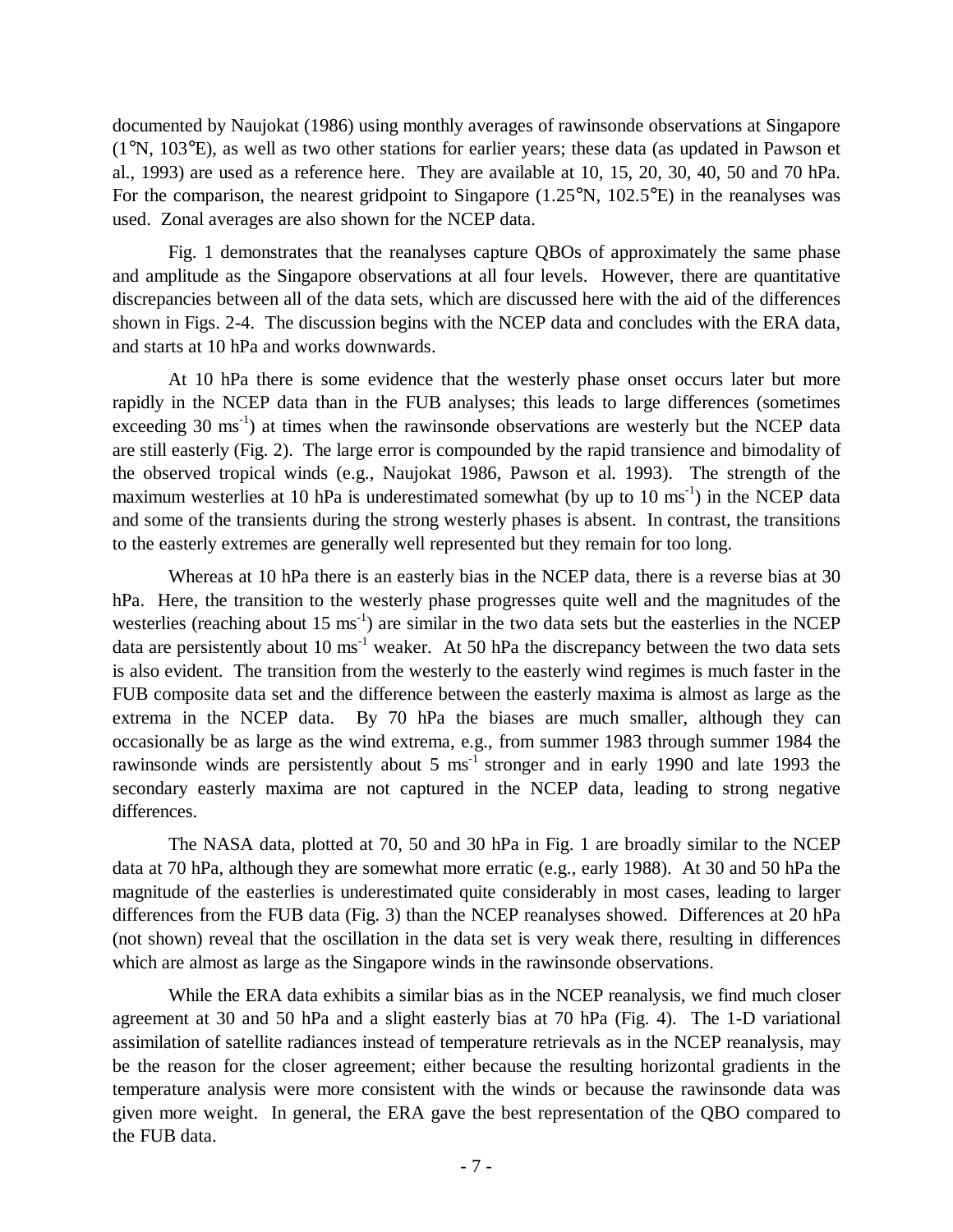Finally, note that the zonal means of the NCEP data (Fig. 1) generally show weaker extrema and a smoother transient behavior than the grid-point values. The close agreement between the two curves supports the notion that the single station data represent the transient structure of the tropical lower stratospheric wind quite well.

## *b. The seasonal march of wind and temperature*

There is an annual cycle in the winds and temperatures in the tropical lower stratosphere. The annual cycle in temperature was discussed by Yulaeva et al. (1994) using temperatures derived from the microwave sounding unit (MSU) satellite instrument. These temperatures are representative of a fairly deep layer in the lower stratosphere and Yulaeva et al. found peak-topeak variations of about 4 °C averaged over the tropics. There is also an annual cycle in the zonal velocity, which is generally much weaker than the QBO, but uncertainty as to the interactions between the annual cycle and the QBO (e.g., Dunkerton 1990) remain, suggesting that the annual cycle may at least be partially an artifact of a seasonal modulation of the QBO.

The mean annual progression of the tropical winds (Fig. 5) reveals relatively good agreement between the three data sets, despite strong discrepancies in the mean over the available time periods. For instance, at 30 hPa the long-term means are:  $-6.9 \text{ ms}^{-1}$  in the rawinsonde data,  $-$ 3.8 ms<sup>-1</sup> in the NCEP data, and -0.7 ms<sup>-1</sup> in the NASA data and  $-8.1 \text{ ms}^{-1}$ , but the annual march coincides to within one month and, at least in the maxima, to within  $1 \text{ ms}^{-1}$ . The ERA winds are in especially close agreement at 30 hPa, but show interesting differences when the NASA and NCEP winds agree with each other (e.g., January at 50 hPa) and suggest differences in the treatment of the rawinsonde observations (e.g., bias correction in the heights above 200 hPa). Further, the NASA winds do not attain such strong negative values, consistent with the general westerly bias in that data set. Note that the averaging period is shorter than for the other data.

The mean seasonal march of tropical temperatures at 100 hPa for the three reanalyses is shown in Fig. 6. The averaging periods are Jan 1979-Dec 1995 for NCEP, Jan 1986-Dec 1992 for NASA, and Jan 1979-Dec 1990 for ERA; tests showed that the precise choice of averaging period does not lead to significant changes in the differences found. The NCEP data show an annual cycle centered to the North of the equator; the temperature minimum is reached in December and January near 10 °N and the maximum at this latitude exceeds 198.5 °K in August (Fig. 6a). There is a clear interhemispheric asymmetry of the annual march of temperature at 100 hPa.

The difference between the NASA and NCEP data sets (Fig. 6b) shows that the NASA data are warmer north of about 10 °S and cooler south of this latitude and that there is an annual dependence. The largest differences occur close to 15 °N in October and November, suggesting slightly stronger descent or weaker ascent in that region at that time. With increasing altitude the NASA data become systematically colder than the NCEP data, the difference reaching about 7 °C at 20 hPa in all seasons. This difference dominates the seasonal progression and displays annual and semi-annual components, the latter increasing with decreasing pressure.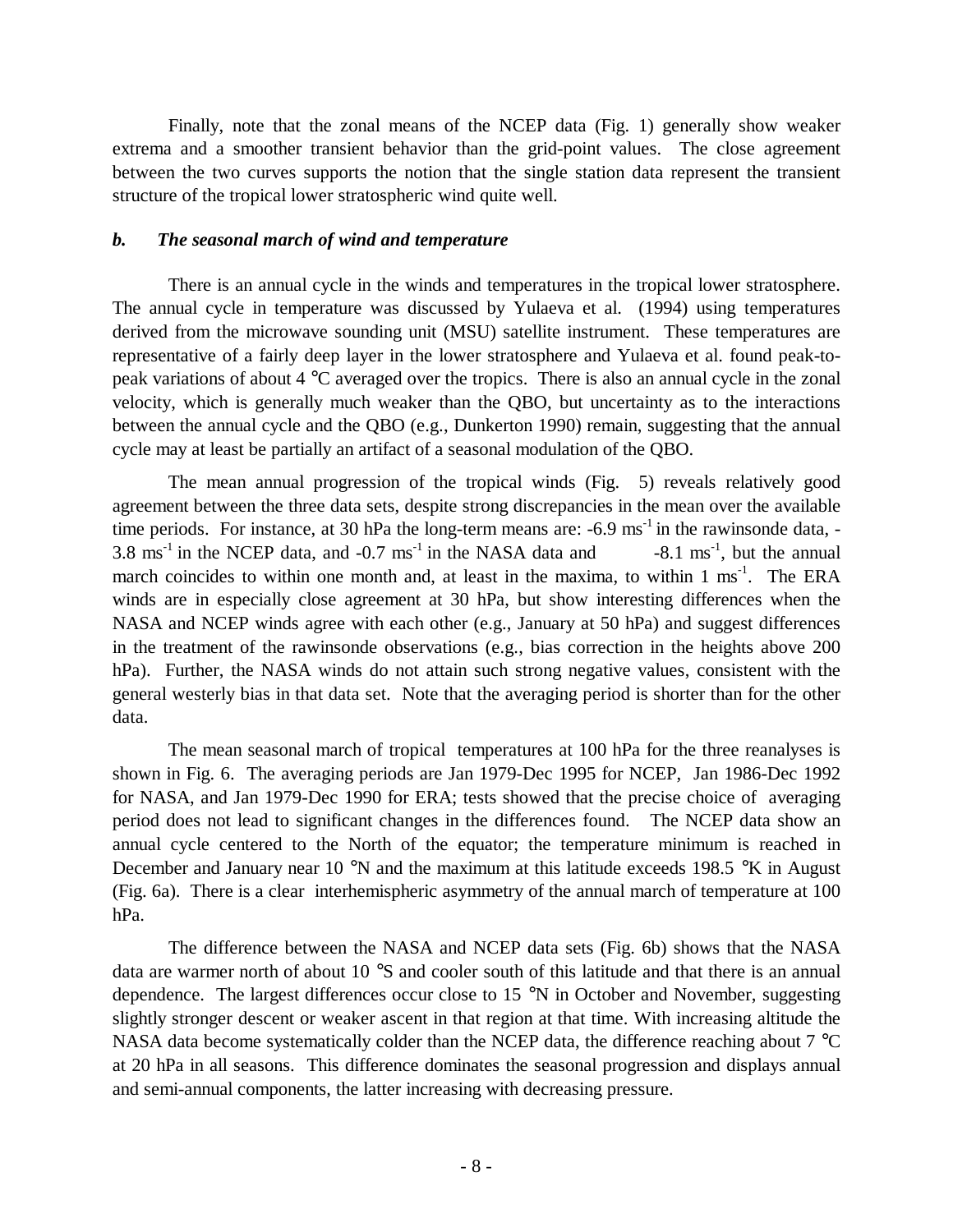At 100 hPa the ERA temperatures are lower than those in the NCEP reanalyses (Fig. 6c). The difference has a semi-annual structure and is biased towards the Southern Hemisphere, thereby slightly reducing the interhemispheric asymmetry in the seasonal progression of the 100 hPa temperature.

#### *c. The annual cycle in wind and temperature in NCEP and ERA data*

The annual cycles of the zonal-mean temperature and the horizontal velocity at 30 hPa are shown in Figs. 7 (NCEP) and 8 (ERA). In both data sets the temperature minimum occurs south of the equator in February but it is about 3.5 °K lower in the ERA data. In the subtropics (at 30 °N and S) the differences are much smaller, so that the latitudinal curvature of the temperature is stronger in the ERA data. Consistently, the extreme easterlies are about  $5 \text{ ms}^{-1}$  faster in the ERA analyses (Figs. 7b and 8b). Indeed, there is a general easterly bias in the ERA winds. The meridional velocity displays quite large differences between the two analyses. The NCEP analysis reveals a fairly strong northward bias to the flow, whereas the ERA data are much more symmetric between the hemispheres in the opposing seasons. Thus, in the NCEP analyses there is a strong net flow from the Southern to the Northern Hemisphere (Fig. 7c). This is further illustrated by the latitude-height cross-sections of v (Fig. 9c and f), which clearly show that the northward flow in the tropics in DJF is generally about twice as strong as the southward flow in JJA at all levels. At 100 hPa the differences are more extreme, presumably due to the stronger upward extension of the Hadley circulation in DJF. At 100 and 70 hPa the temperature is about 5 °C lower in DJF than in JJA, in good agreement with the results of Yulaeva et al. (1994), but these differences reduce to about 2.5  $\degree$ C at 10 hPa. The zonal-mean zonal velocity is reasonably symmetric, although slightly stronger easterlies penetrate into the Southern Hemisphere in JJA than into the northern hemisphere in DJF.

While qualitative differences between the temperature and zonal wind can be seen in the NCEP and ERA reanalyses (Figs. 9 and 10), the meridional flow is much more symmetric between the seasons with a net northward flow in DJF being more closely balanced by the net southward flow in JJA. However, there is a far more pronounced two cycle  $(+/-/+/-)$  variation in the ERA data suggesting differences in the treatment of the model upper boundary conditions, in gravity wave drag or in the orography itself. These differences in the meridional flow would presumably have a considerable impact on trace gas transport in the stratosphere.

## **4. LOWER STRATOSPHERIC STRUCTURE RELATED TO THE QBO**

## *a. Time development of the QBO*

Wind and temperature anomalies associated with the QBO are presented using the NCEP and ERA data, as an extension of the time-series of Dunkerton and Delisi (1985). The long-term mean of the mean annual cycles were removed from the temperature and wind fields, thereby removing the weak seasonal march. Finally, the fields were smoothed to improve interpretation as the meridional wind, in particular, contained a large amount of high frequency noise. The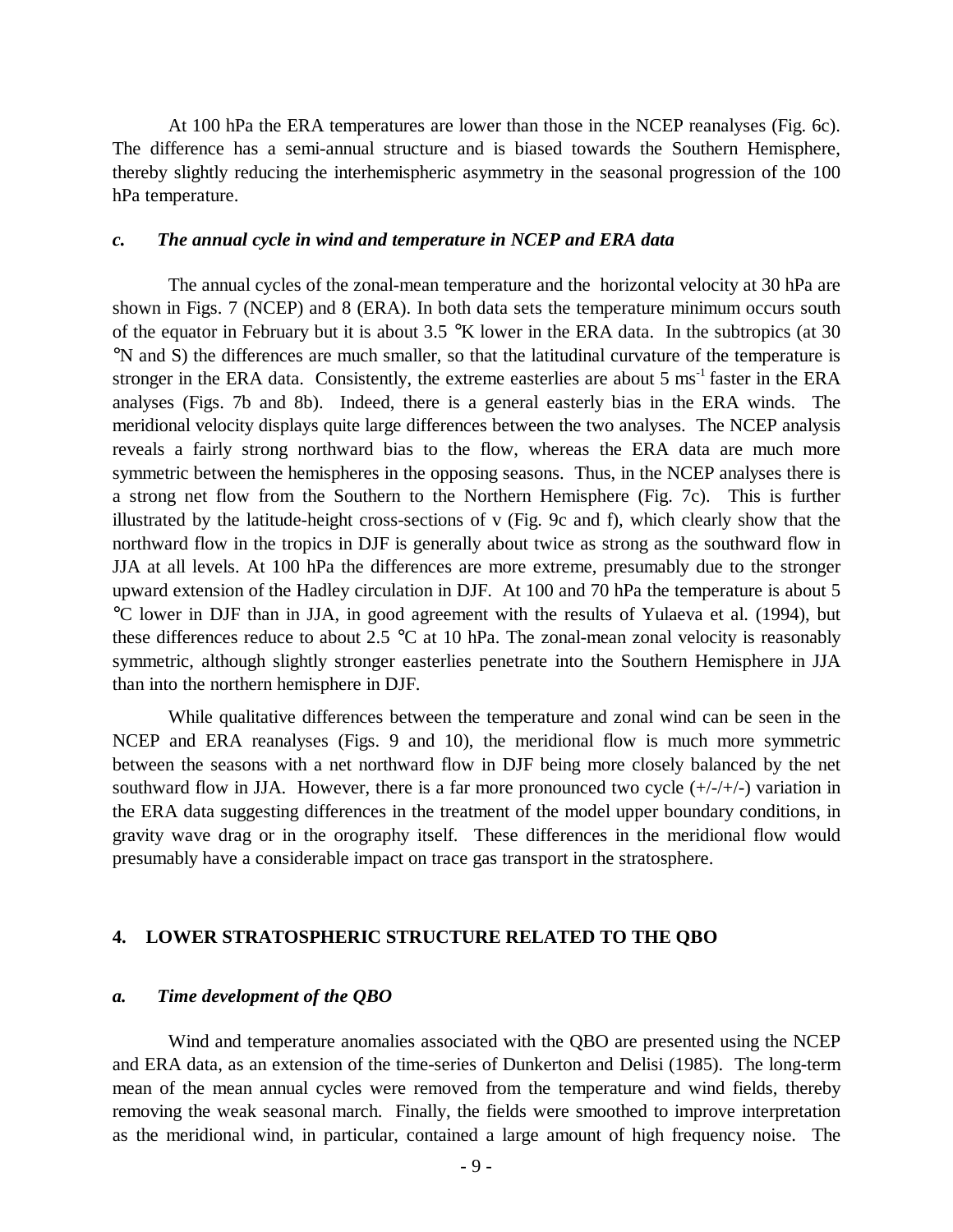resulting smoothed deseasonalized zonal and meridional winds at 30 hPa (Fig. 11) show a clear QBO signal, with the velocity perturbation centered close to the equator, decaying to almost zero by 20° in each hemisphere where the easterly maxima in the annual march of winds occurs (Fig. 7). The QBO thus defined displays winds which vary from almost  $20 \text{ ms}^{-1}$  in the strongest westerlies to more than  $-20 \text{ ms}^{-1}$  peak easterlies. There is considerable variability in the strength and the latitudinal structure of this QBO, as anticipated.

The closer agreement between the ERA data and the FUB analyses also appears in the corresponding deseasonalized data (Fig. 12), where the peak velocities are stronger than in the NCEP data (Fig. 11). Visually, the ERA-QBO is slightly noisier than the corresponding NCEP time series. The meridional velocities in both data sets are quite noisy but a relationship with the QBO is apparent, with opposing motions on each side of the equator, in qualitatively good agreement with the model study of Plumb and Bell (1982), who found that the QBO-induced mean meridional circulation acted to reinforce the thermal wind balance associated with the shear zones. There is clearly much higher-frequency (several months) variability in the meridional velocity in both data sets, but note the increased amplitude of the high frequencies during transitions in the NCEP reanalyses (Fig. 11). This feature may be a further indication of differences in wave propagation in the two models.

The temperature anomalies associated with the QBO are generally out of phase between the equator and around 20° latitude, a consequence of the mean meridional circulation anomalies associated with the QBO (Plumb and Bell 1982), with cold anomalies occurring at the equator in the transition from easterly to westerly wind regimes. These temperature anomalies are clearly seen in Figs. 13b (NCEP) and 14b (ERA), where not only the annual cycle but also the mean temperature anomaly in the tropics (Figs. 13a and 14a) were removed. The resulting QBOtemperature anomalies agree quite well but, again, the magnitudes of the extrema are larger in the ERA data.

The reason for the removal of the anomalies across the entire tropical region (e.g., Labitzke et al. 1983) is the effects of the two major volcanic eruptions El Chichón in April 1982 and Mt. Pinatubo in June 1991, which led to warming across the entire tropical region. These anomalies appear as warmings of around  $2 \text{ °C}$  in the NCEP data (Fig. 13a) and (for El Chichón) about 3 °C in the ERA data (Fig. 14a). As discussed by Dunkerton and Delisi (1985) the warm anomaly associated with the QBO is strengthened in the latter part of 1982 and 1983. In 1991– 1992 the cold anomaly of the QBO is hidden by the warm anomaly arising from Pinatubo. It is remarkable that the reanalyses have captured these volcanically induced temperature anomalies as the necessary changes to the physical forcing were not incorporated into either model (i.e., the changes in radiative forcing arising from the aerosol loading of the stratosphere). Thus, the model did not contaminate the volcanically forced signals in the observations.

## *b. Composites of the QBO*

Composites have been made for the QBO based on transitions at 30 hPa. These are shown for the seven transitions (see Table 2) for the NCEP data (Fig. 15). Note that these were determined from the deseasonalized data (i.e. the mean annual cycle was removed) and that the transition months were defined as the month during the changeover where the velocity was closest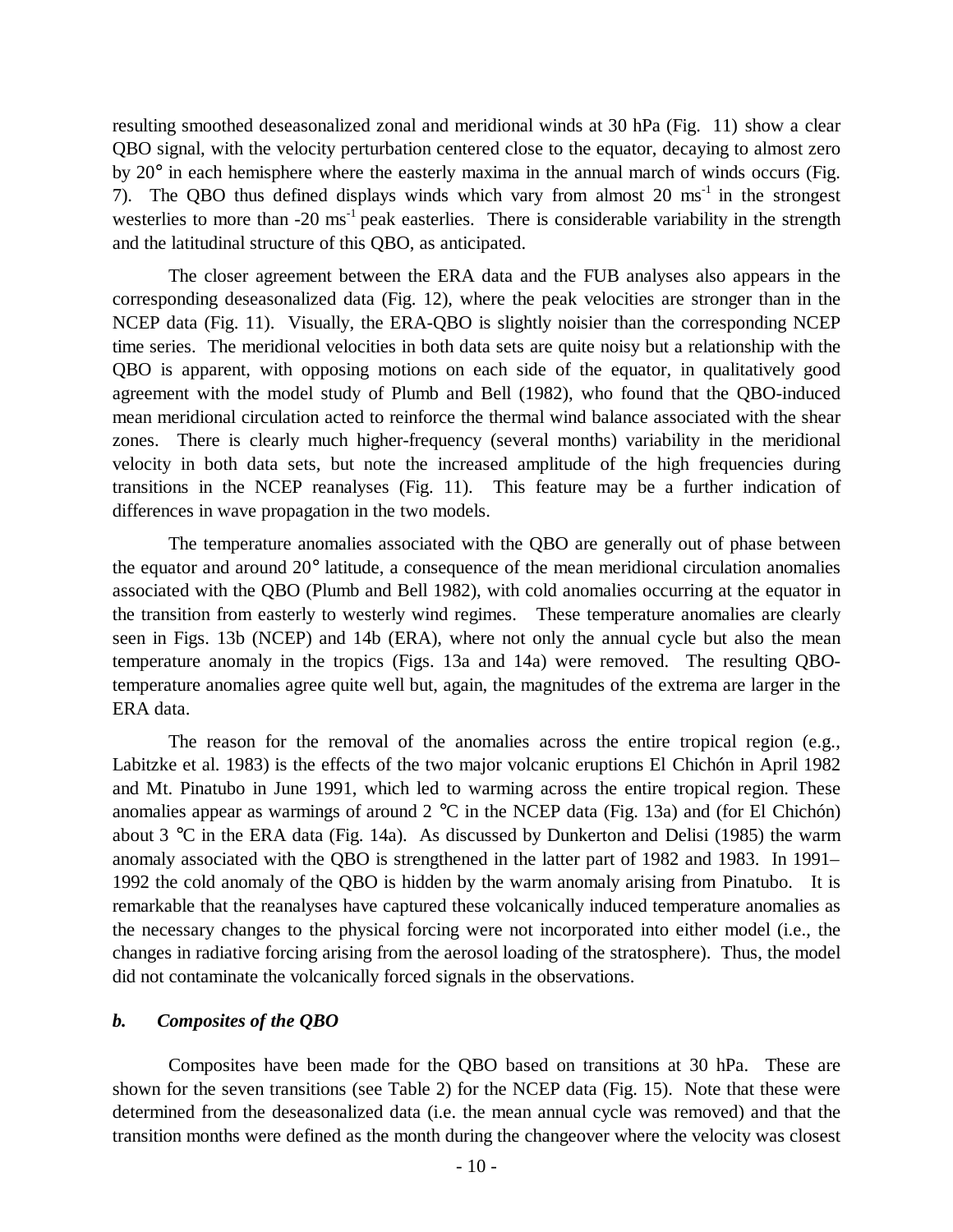to zero. Concentrating first on the zonal velocity, the two transitions show the expected behavior. In the E-W transition at 30 hPa the easterlies in the lower stratosphere reach almost 10 ms<sup>-1</sup> at 50 hPa while a strong westerly jet is apparent at lower pressures.

**Table 2. The transition months for the deseasonalized zonal-mean 30 hPa velocity at the equator calculated for the NCEP and ERA analyses. (Note: These were the months closest to the transitions. Also, in both data sets there was a W-E transition in March 1979 which was not used.)**

| <b>E-W TRANSISTION</b> |            | <b>W-E TRANSITION</b> |                 |  |
|------------------------|------------|-----------------------|-----------------|--|
| NCEP/NCAR              | <b>ERA</b> | NCEP/NCAR             | <b>ERA</b>      |  |
| Mar 1980               | Feb 1980   | Aug 1981              | Jun 1981        |  |
| Jul 1982               | Jul 1982   | Aug 1983              | Jul 1983        |  |
| Jan 1985               | Dec 1984   | Jul 1986              | Jun 1986        |  |
| Jul 1987               | Jul 1987   | <b>Nov 1988</b>       | <b>Nov 1988</b> |  |
| Mar 1990               |            | Jun 1991              |                 |  |
| Aug 1992               |            | Oct 1993              |                 |  |
| Nov 1994               |            | Nov 1995              |                 |  |

Both wind regimes are somewhat weaker in the W-E transition but their structures are quite similar, being symmetric about the equator and decaying with a half width of about  $15^{\circ}$ , in good agreement with traditional observations (e.g., Wallace 1973). If only the first four cases are used in the NCEP composites, each of the major wind jets is slightly stronger than in the composite over seven cases. However, the increased strength of the lower stratospheric winds is not as large as those in the ERA data, which is also composited from four cases. The composite maximum easterlies reach 17.5 ms<sup>-1</sup> at 50 hPa, about twice as strong as in the NCEP data, while the lower stratospheric westerly jet at the time of the W-E transition exceeds 7.5ms<sup>-1</sup> in the ERA data compared to  $2.5 \text{ms}^{-1}$  in the NCEP composite. The magnitudes of these lower-level jets are thus much more realistic in the ERA data than in the NCEP data (compare with Pawson et al. 1993, p. 284). In contrast, the upper-level extrema are weaker and less realistic in the ERA than in the NCEP data.

Turning to the temperature anomalies for the two composites (Figs. 15 and 16), it is clear that for the E-W transition the two data sets show positive anomalies of approximately the same strength at 30 hPa on the equator, but that the meridional gradient, particularly into the Southern Hemisphere, is slightly stronger in the ERA data. Again, this does not depend on the use of four instead of seven transitions in the NCEP analysis. These temperature anomalies are consistent with those in the idealized models of the QBO (e.g., Plumb and Bell 1982), since the anomalous descent on the equator in the westerly shear zone implies more adiabatic warming in that region, with regions of reduced adiabatic warming located off the equator, which are clearly seen in the temperature minima between 10-20° in each hemisphere.

The northward velocity anomalies associated with this QBO-induced meridional circulation cell are evident for the NCEP data (Fig. 15): there is a strong convergence towards the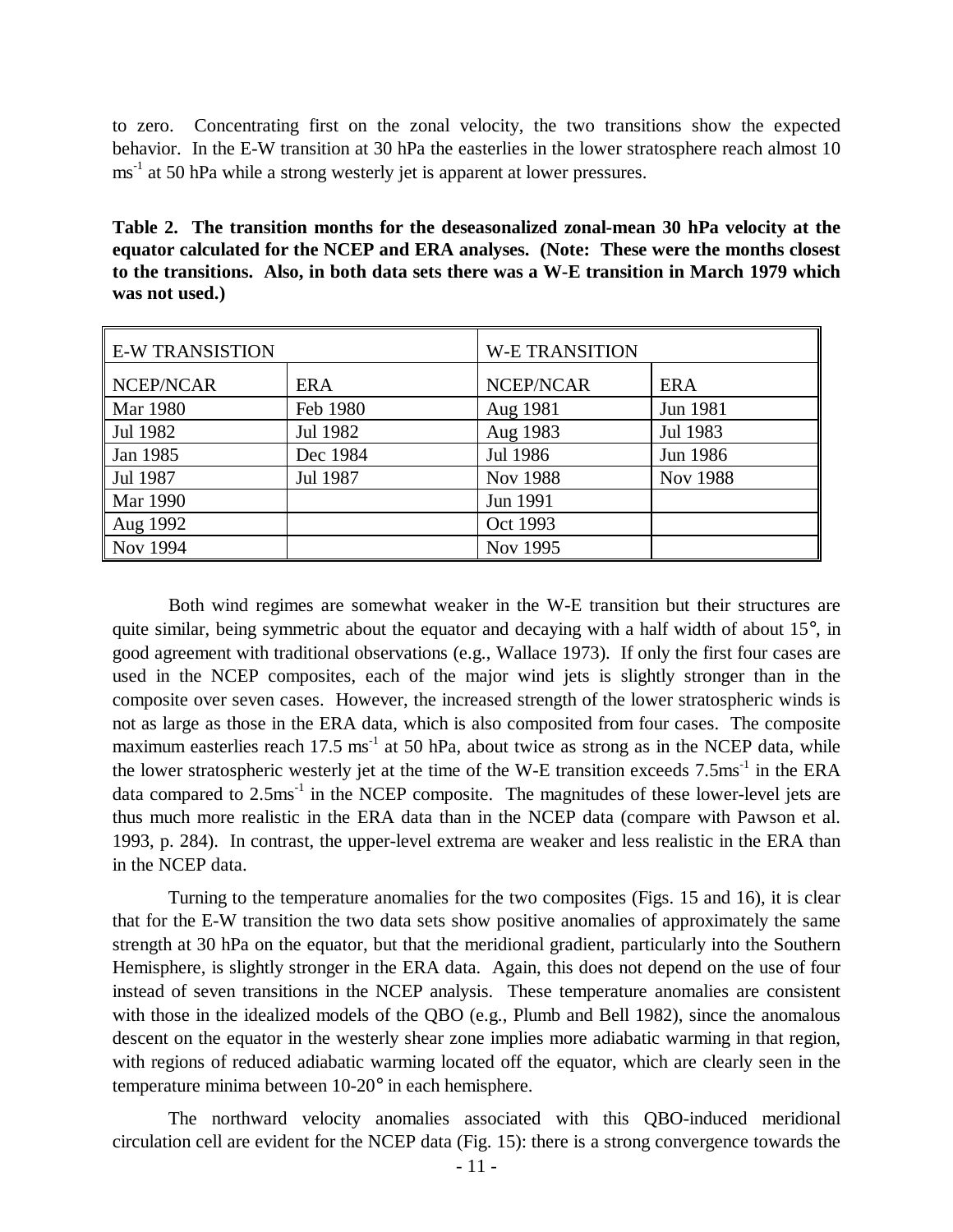equator just above the temperature maximum with a divergence below this level. This is in good agreement with such idealized studies as the model of Plumb and Bell (1982) and with the meridional motions inferred from satellite measurements of aerosol distributions by Trepte and Hitchman (1992).

The meridional circulation anomalies were calculated from the raw data in the following manner. First, the data were deseasonalized, so that the mean annual cycle ought to be removed. The QBO signal was still not immediately clear, because of the large-scale cross equatorial flow which varies in strength from year to year. This flow is particularly acute for the NCEP data as already discussed, and can clearly be seen on the upper left panels of Figs. 17 and 18, each of which show a clear increase of the strength of the northward flow from the Southern into the Northern Hemisphere. Deseasonalizing these data removes this large-scale flow, leaving approximately the correct interhemispheric asymmetry for the two QBO transition zones, but a hint of the general northward flow remains. The northward flow was thus "deconvolved" into two components, a large-scale northward flow and a remainder, which should represent the equatorially anti-symmetric anomaly associated with the QBO. This deconvolution was performed quite crudely in this study: the mean over the 30N-30S latitude range was simply subtracted from the total at each latitude. The qualitatively correct appearance of the anomalies in Fig. 15 suggests that this method is quite successful for the NCEP data.

The meridional circulation anomalies in the ERA analyses do not agree so well with expectations. Although Fig. 16 shows some hint of the correct asymmetries close to 30 hPa, they are by no means as large or as asymmetric as those for the NCEP data (Fig. 15). Given that the temperature anomalies in the E-W transition have about the same magnitude in each data set, this is surprising. The situation is worse for the easterly shear zone in the W-E transition, where the negative temperature anomaly of 3.5 °K at 30 hPa is more than twice as large as that in the NCEP data (Fig. 15) but the corresponding northward flow anomalies are difficult to see in the ERA data. In both cases of transition at 30 hPa, the anomalies in the mean meridional circulation in the NCEP data almost fill the regions between 70 and 10 hPa with their double-celled structure (horizontal convergence above divergence, and vice versa), while the ERA reanalysis shows a much more detailed structure at lower levels: specifically, a much stronger meridional cell exists near 50 hPa than in the upper stratosphere and there are corresponding changes in the temperature near 50 hPa. This cell also has a vertical scale of approximately one data point (opposite-directed anomalies at 50 and 70 hPa) and, as such, is an uncertain feature of the reanalysis. Even though the mean annual cycle of v appears to be better represented in the ERA than in the NCEP reanalyses, it appears that the QBO-associated meridional circulation is better captured by the NCEP data. This is further confirmed by a closer examination of the northward flow in Figs. 17 and 18, where the ERA analyses in the individual transitions at 30 hPa show much variability in strength and direction between each case, unlike the NCEP data.

In summary, it appears that the ERA data portrays a more realistic lower stratospheric winds in each phase of the QBO than the NCEP analysis. In the upper stratosphere the situation is reversed and the ERA winds are too weak. The temperature anomalies are well captured by both data sets, although they have slightly higher magnitude in the ERA data. The QBOassociated anomalies in the NCEP data appear to be much more realistic, in that they agree with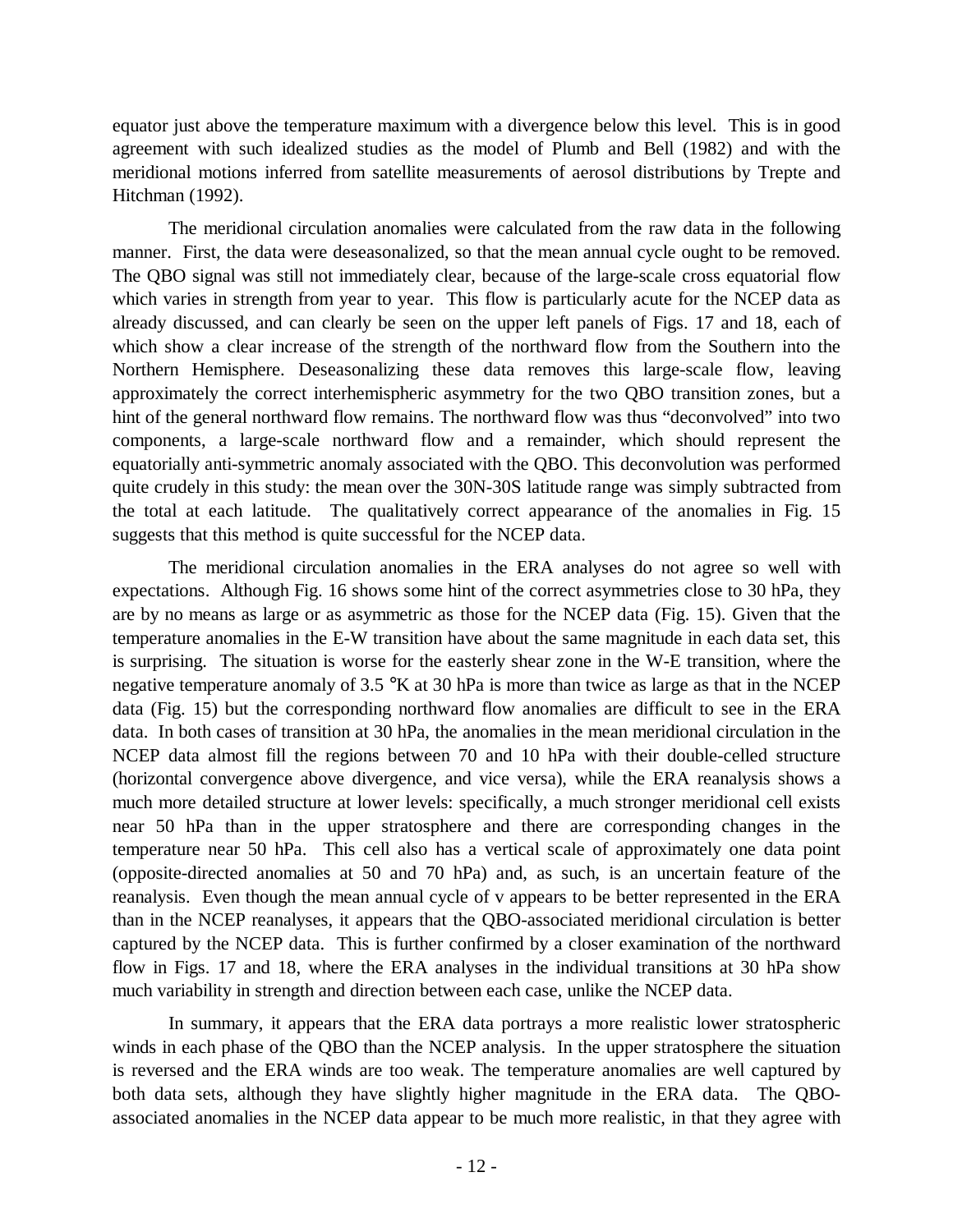those from simple numerical models and those implied from observations, while the ERA data do not agree well with reality.

## **5. SUMMARY AND DISCUSSION**

In this study, the ability of three reanalysis systems to reproduce the observed QBO at Singapore as derived from rawinsonde observations (Naujokat 1986) has been discussed. Generally, the NCEP and ERA reanalyses performed better than the NASA system, possibly because the upper boundary of the NCEP and ERA models is higher than that of the NASA model, although many other factors could affect the results. The NCEP data generally show a westerly bias at 30 and 50 hPa and are unable to reach the extreme easterlies found in rawinsonde data, but at 10 hPa they show the opposite problem. They also tended not to transform into the westerly state until several months after the rawinsonde data, leading to extremely large errors when the rawinsonde data already showed an easterly phase but the reanalysis remained westerly. The NASA data were not so successful, since they did not attain appropriate magnitudes of either extreme at 30 hPa and failed to turn sufficiently to the easterlies at 50 hPa. At 70 hPa both analyses show more short-term variability than the rawinsonde data. The ERA data generally showed better agreement with the rawinsonde composites than the NCEP reanalyses, especially at 30 and 50 hPa.

Composites of the latitude-height structure of the QBO during its phase transitions at 30 hPa for the NCEP and ERA data revealed the expected structures, with strong vertical wind shears and associated temperature and meridional velocity anomalies. These composites are consistent with the simple model results of Plumb and Bell (1982) and the meridional circulations deduced from stratospheric aerosol data by Trepte and Hitchman (1992).

In addition to the QBO, there is an important annual cycle in the wind and temperature of the lower stratosphere. All three reanalyzed data sets produced an annual cycle in the zonal wind which is in broad agreement with that in the rawinsonde data at Singapore. The mean annual march of temperatures was also discussed; in the NCEP and ERA data there is a clear annual cycle at all levels, in good agreement with that found by Yulaeva et al. (1994). The NASA data differ from the NCEP data in that they become increasingly cold with decreasing pressure. At 100 hPa there is an interhemispheric asymmetry in the difference, NCEP data being warmer south of 20° S but colder elsewhere. The ERA data are colder than the NCEP data throughout the tropical lower stratosphere, the magnitude of the difference decreasing from the equator to the subtropics. Curiously, the ERA data are much more symmetric with respect to the equator than the NCEP data, which show a bias towards northward meridional flow throughout the year.

Beyond the annual and quasi-biennial signals, a strong low-frequency variability is evident in the temperature field, with latitude-independent warming in the tropics following the two major volcanic eruptions. This signal is stronger than the magnitude of the QBO. We also found some high-frequency variability in the tropical temperatures and meridional winds.

There are probably three major results of the intercomparison presented in this study: the ability of all three models to represent the QBO but especially the dominant wind oscillation in the ERA data; the large-scale warming which is captured by the reanalyses following volcanic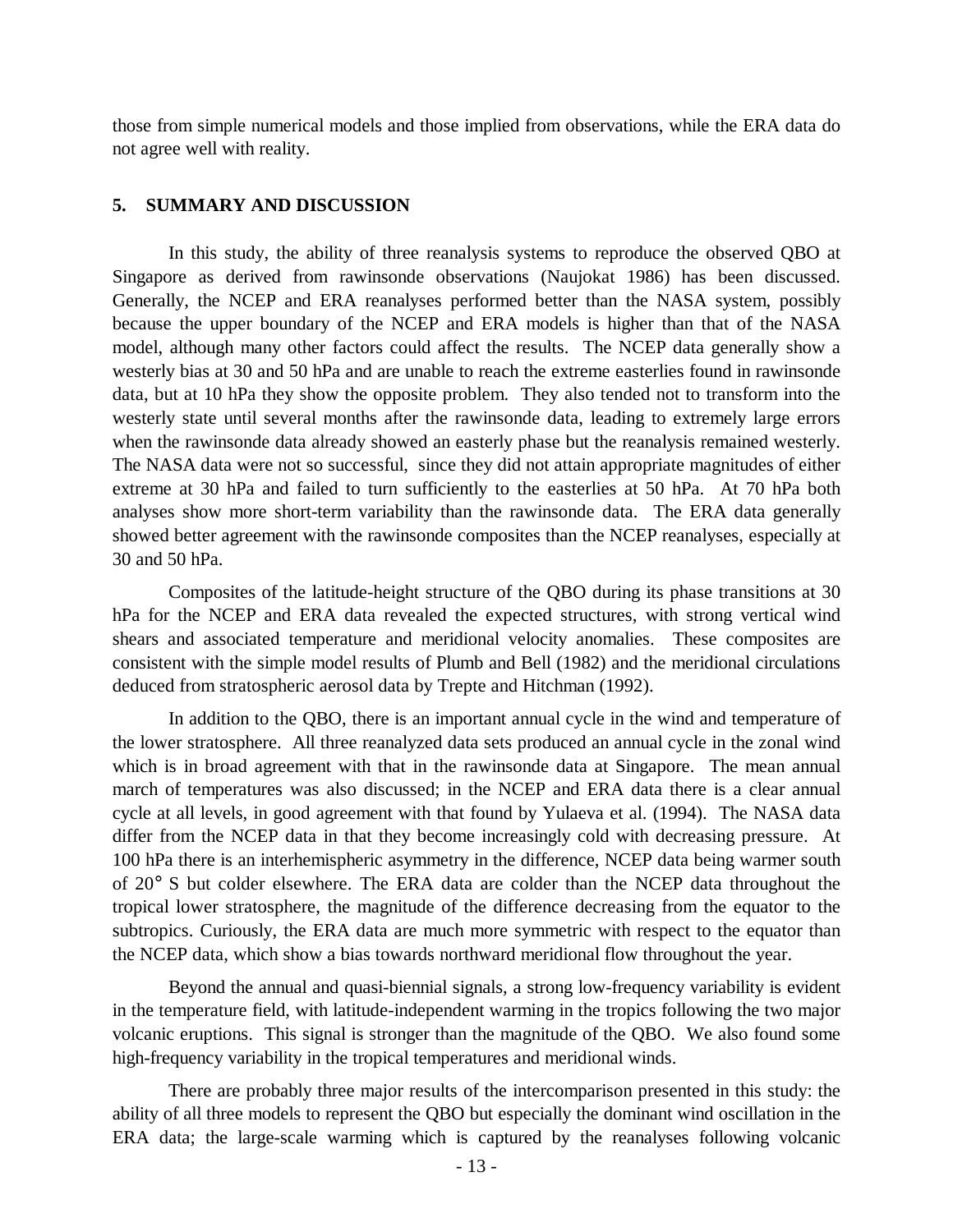eruptions; and the considerable differences in the meridional velocities associated with the annual and quasi-biennial cycles. All three of these features deserve further, more detailed study.

It is well known that current GCMs are not capable of simulating a QBO when run without any relaxation towards observations (Pawson 1992; Hamilton and Yuan 1992). Thus, the forcing mechanisms for the QBO in the reanalyses deserve detailed study: is the QBO forced by tropical waves or is it simply there because of the constant input of observations into the reanalyses? Further, the observed QBO is known to be influenced by factors external to the tropical lower stratosphere, especially the annual cycle (Dunkerton 1991; Kinnersley and Pawson 1996), which have been studied in simplified numerical models. The current data sets could facilitate a full examination of the forcing mechanisms and also help answer the question of whether the quasi-biennial and annual cycles in the lower stratosphere are dynamically linked. The deseasonalization of the data in this study implicitly assumes only a linear combination of the two cycles --- this may not be valid if dynamical connections are present.

Extensions of this work include the possibility of a full analysis of the dynamics of the QBO, which may isolate the forcing mechanisms of the oscillation and a closer examination of the annual cycle in the NCEP and ERA models. These would both involve examination of the daily data, rather than the monthly-means used in the current study.

Finally, the differences between the meridional velocities are intriguing and (at least at first sight) contradictory. In both the seasonal means and the QBO composites, the northward velocity in the ERA data displayed some small-scale vertical structure which may be unrealistic. It is important to investigate whether this arises from, say inertial instabilities in the model or from constraints placed on the model fields by the assimilation process.

In summary, this study has presented a 'first look' at the annual and quasi-biennial cycles of the tropical lower stratosphere in three reanalysis products. Some very successful aspects of the data sets have been found, but there are also some apparent deficiencies which ought to be understood before similar projects are undertaken in the future.

Acknowledgments**.** We are grateful to the staff of the three research centers who kindly provided the reanalysis data and Barbara Naujokat (FUB) for the rawinsonde analyses. Larry Gates provided generous support for SP during his visit to PCMDI.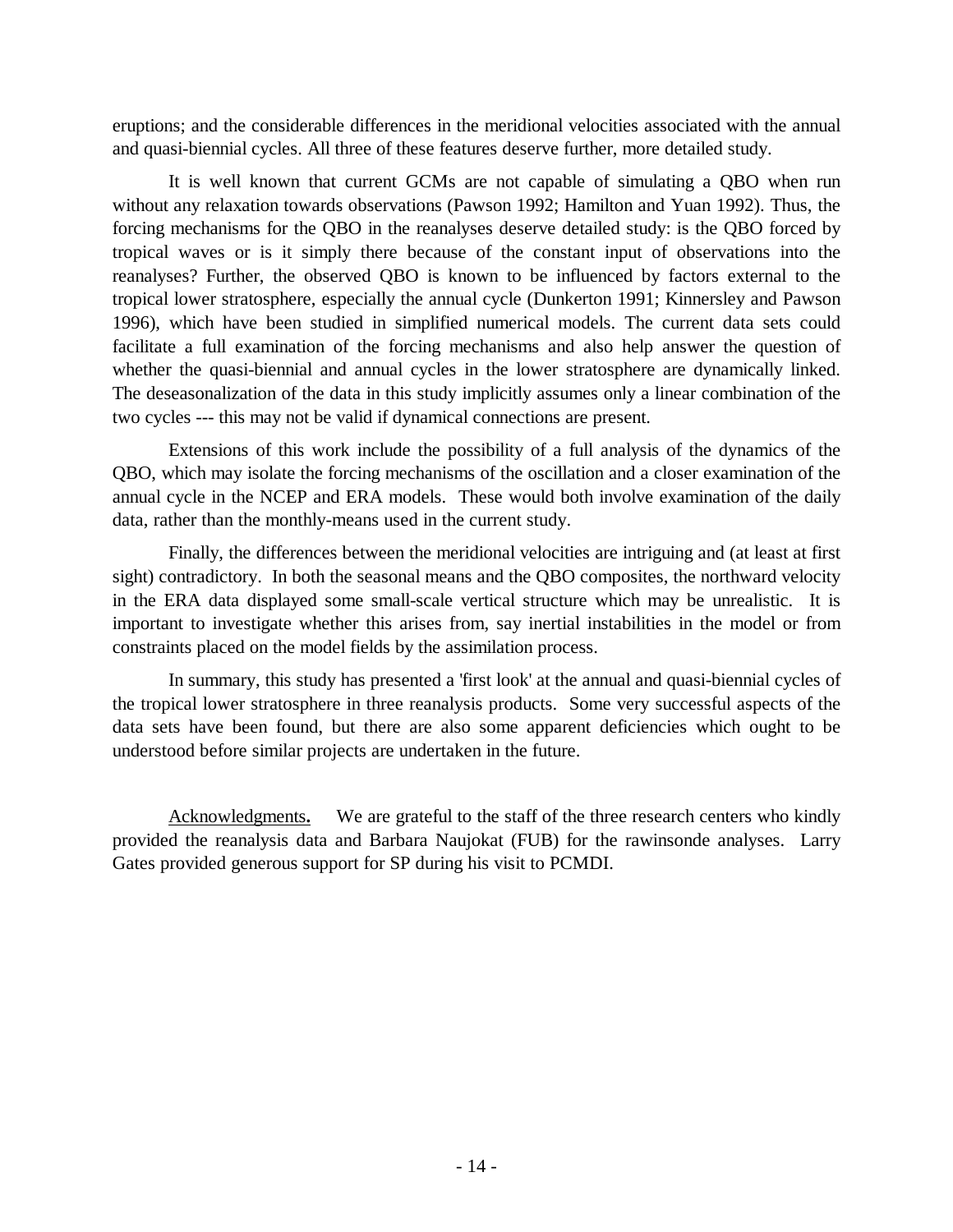#### **REFERENCES**

- Bengtsson, L. and J. Shukla, 1988: Integration of space and in situ observations to study global climate change. *Bull. Am. Meteorol. Soc.*, **69**, 1130-1143.
- Dunkerton, T.J., 1990: Annual variation of deseasonalised mean flow acceleration in the equatorial lower stratosphere. *J. Meteorol. Soc. Jpn.*, **68**, 499–508.]
- Dunkerton, T.J., 1991: Nonlinear propagation of zonal winds in an atmosphere with Newtonian cooling and equatorial wave driving. *J. Atmos. Sci.*, **48**, 236-263.
- Dunkerton, T.J. and D.P. Delisi, 1985: Climatology of the equatorial lower stratosphere. *J. Atmos. Sci.*, **42**, 376–396.
- Fraedrich, K., S. Pawson, and R. Wang, 1993: An EOF analysis of the vertical-time-delay structure of the quasi-biennial oscillation. *J. Atmos. Sci.*, **50**, 3357–3365.
- Kallberg, P., 1995: ECMWF reanalysis project. Proceedings of the Twentieth Annual Climate Diagnostics Workshop, 23-27 October, 1995, Seattle.
- Hamilton, K.P., and L. Yuan, 1992: Experiments on tropical stratospheric mean wind variations in a spectral general circulation model. *J. Atmos. Sci.*, **49**, 2464-2583.
- Kalnay, E., and R. Jenne, 1991: Summary of the NCEP/NCAR reanalysis workshop of April 1991. *Bull. Am. Meteorol. Soc.*, **72**, 1897–1904.
- Kalnay, E., M. Kanamitsu, R. Kistler, W. Collins, D. Deaven, L. Gandin, S. Saha, G. White, J. Woolen, M. Chelliah, J. Janowiak, K.C. Mo, J. Wang, A. Leetma, R. Reynolds, R. Jenne, E. Kung, and D. Salstein, 1993: The NCEP/NCAR CDAS/reanalysis project. NCEP Office Note 401. 42 pp. [Available from NOAA/NCEP, 5200 Auth Rd., Washington, DC 20233.]
- Kalnay, E., M. Kanamitsu, R. Kistler, W. Collins, D. Deaven, L. Gandin, M. Iredell, S. Saha, G. White, J. Woolen, Y. Zhu, M. Chelliah, W. Ebisuzaki, W. Higgins, J. Janowiak, K.C. Mo, C. Ropelewski, J. Wang, A. Leetma, R. Reynolds, R. Jenne, and D. Joseph, 1996: The NCEP/NCAR 40-year reanalysis project. *Bull. Am. Meteorol. Soc.*, 77, 437–471.
- Kanamitsu, M., 1989: Description of the NCEP global data aassimilation and forecasting system. *Forecasting*, **4**, 334–342.
- Kanamitsu, M., J.C. Alpert, K.A. Campana, P.M. Caplan, D.G. Deaven, M. Iredell, B. Katz, H.L. Pan, J. Sela, and G.H. White, 1991: Recent changes implemented into the global forecasting system at NCEP. *NCEP Notes*, 0001–0012.
- Kinnersley, J.S. and S. Pawson, 1996: On the descent rates of the shear zones of the equatorial QBO. *J. Atmos. Sci.*, **53**, in press.
- Kinter, J.L., and J. Shukla, 1989: Reanalysis for TOGA (Tropical Oceans, Global Atmosphere). 1-3 February 1989 meeting at the Center for Ocean-Land-Atmosphere Interactions. *Bull. Am. Meteorol. Soc.*, **70**, 1422–1427.
- Labitzke, K., B. Naujokat, and M.P. McCormick, 1983: Temperature effects on the stratosphere of the April 4, 1982 eruption of El Chichon. *Geophys. Res Lett.*, **10**, 24-26.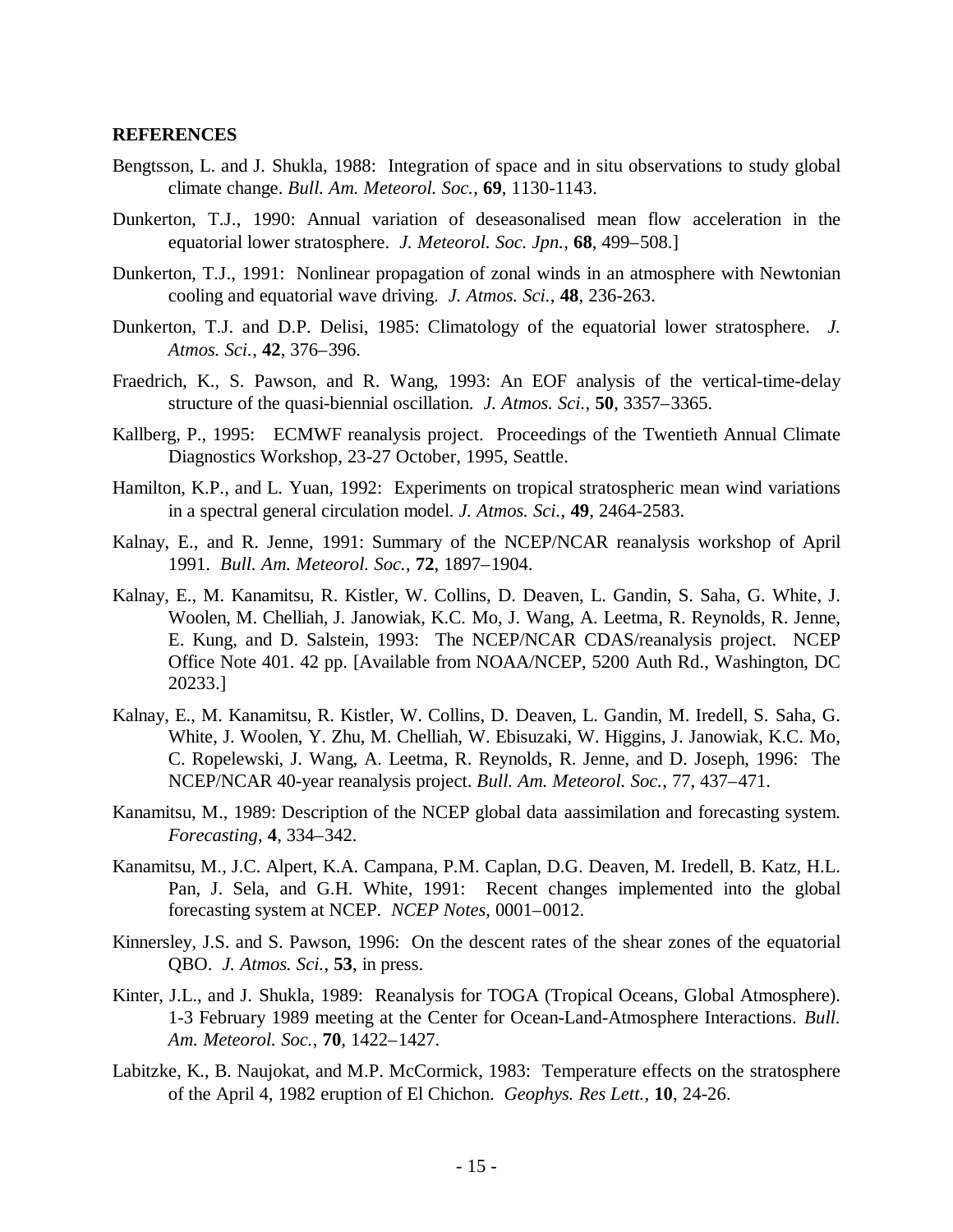- Naujokat, J. 1986: An update of the observed quasi-biennial oscillation of the stratospheric winds over the tropics. *J. Atmos. Sci.*, **43**, 1873–1877.
- Parker, D.R., M. Jackson and E.B. Horton, 1995: The GISST2.2 sea surface temperature and sea-ice climatology. Climate Research Tech Note No. 63, Hadley Centre for Climate Prediction and Research, Hadley Centre Internal Note No. 69. United Kingdom Meteorological Officer, Bracknell, U.K.
- Pawson, S., Labitzke, K., Lenschow, R., Naujokat, B., Rajewski, B., Wiesner, M., and Wohlfart, R.-C., 1993: *Climatology of the Northern Hemisphere Stratosphere Derived from Berlin Analyses. Part 1: Monthly Means.* Meteorologische Abhandlung, Inst für Meteorologie der F. U. Berlin, Serie A, Band 7, Heft 3.
- Pfaendtner, J., S. Bloom, D. Lamich, M. Seablom, M. Sienkiewicz, J. Stobie and A. da Silva, 1995: Documentation of the Goddard Earth Observing System (GEOS) Data Assimilation System - Version 1, NASA Tech. Mem. 104606, Vol. 4, NASA Goddard Space Flight Center, Greenbelt, MD.
- Plumb, R.A., and R.C. Bell, 1982: A model of the equatorial quasi-biennial oscillation on an equatorial beta-plane. *Q. J. R. Meteorol. Soc.*, **108**, 335–352.
- Rayner, N.A., C.K. Folland, D.E. Parker and E.B. Horton, 1995: A new global sea-ice and sea surface temperature (GISST) data set for 1903-1994 for forcing climate models. Hadley Centre Internal Note No. 69. United Kingdom Meteorological Office, Bracknell, U.K.
- Schubert, S.D., J. Pfaendtner and R. Rood, 1993: An assimilated data set for Earth science applications, *Bull. Am Meteorol. Soc.*, **74**, 2331-2342.
- Schubert, S.D., C.-K. Park, C.-Y. Wu, W. Higgins, Y. Kondratyeva, A. Molod, L Takacs, M. Seablom and R. Rood, 1995: A multiyear assimilation with the GEOS-1 system: overview and, NASA Tech. Mem. 104606, Vol. 6, NASA Goddard Space Flight Center, Greenbelt, MD, 207 pp.
- Takacs, L., A. Molod, and T. Wang, 1994: Documentation of the Goddard Earth Observing System (GEOS) General Circulation Model - Version 1, NASA Tech. Mem. 104606, Vol. 1, NASA Goddard Space Flight Center, Greenbelt, MD.
- Trepte, C.R., and M.H. Hitchman, 1992: Tropical stratospheric circulation deduced from satellite aerosol data. *Nature*, **355**, 626–628.
- Wallace, J.M., 1973: General circulation of the tropical lower stratosphere. *Rev. Geophys. Space Phys.*, **11**, 191-222.
- Wallace, J.M., R.L. Panetta, and J. Estberg, 1993: Representation of the equatorial stratospheric quasi-biennial oscillation in EOF phase space. *J. Atmos. Sci.*, **50**, 1751–1762.
- Yulaeva, E., J.R. Holton, and J.M. Wallace, 1994: On the cause of the annual cycle in tropical lower-stratospheric temperatures. *J. Atmos. Sci.*, **51**,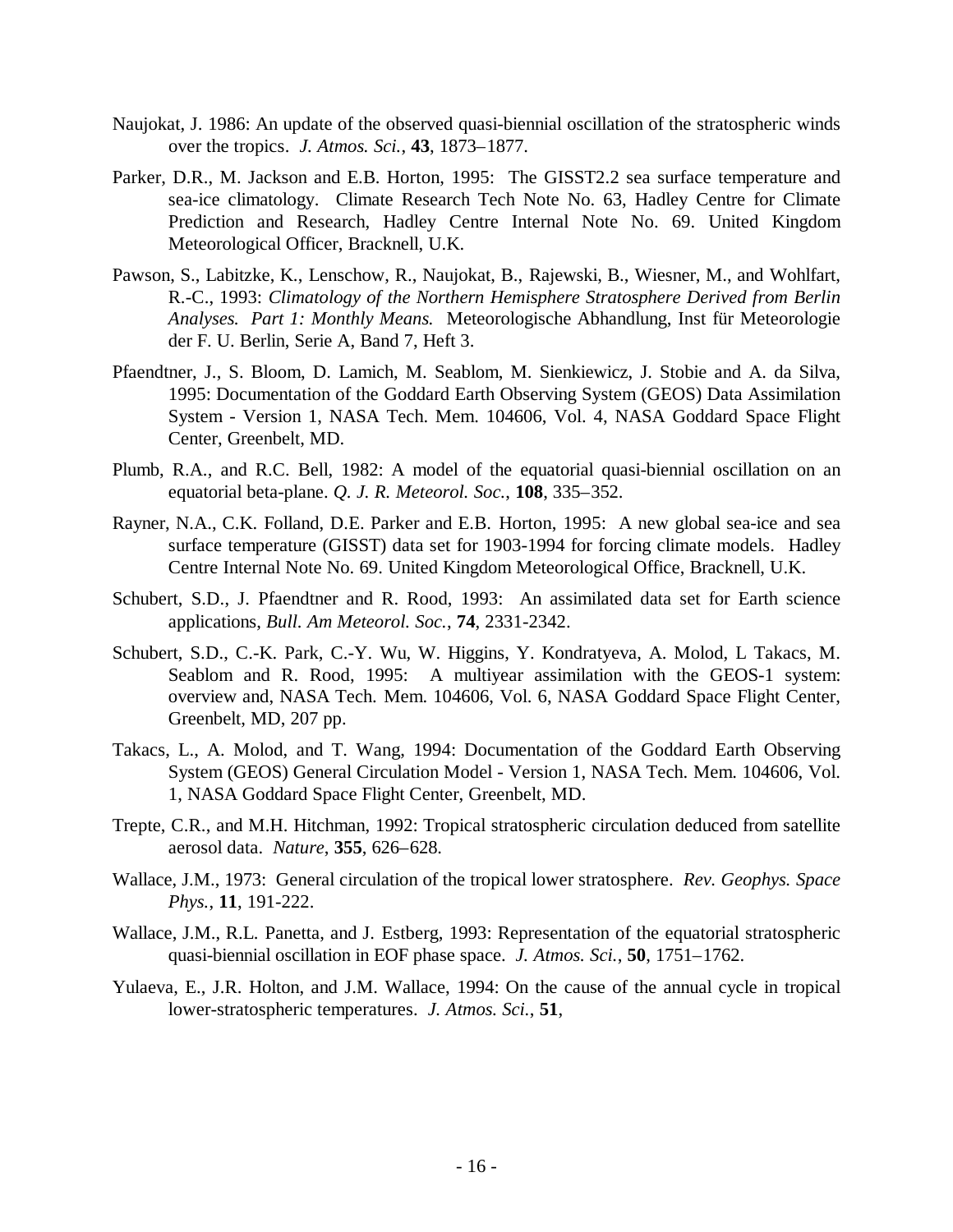

Fig. 1. The tropical winds at 10, 30, 50, and 70 hPa. Monthly-averaged rawinsonde observations (Naujokat 1986; Pawson et al. 1993) from Singapore (thick solid line) are compared to the NCEP reanalyses at 1.25 ˚N, 102.5 ˚E (long thin dashes), the zonal-mean of these data (thin short dashes, the NASA reanalyses (thin solid line) and ERA (thick long dashes).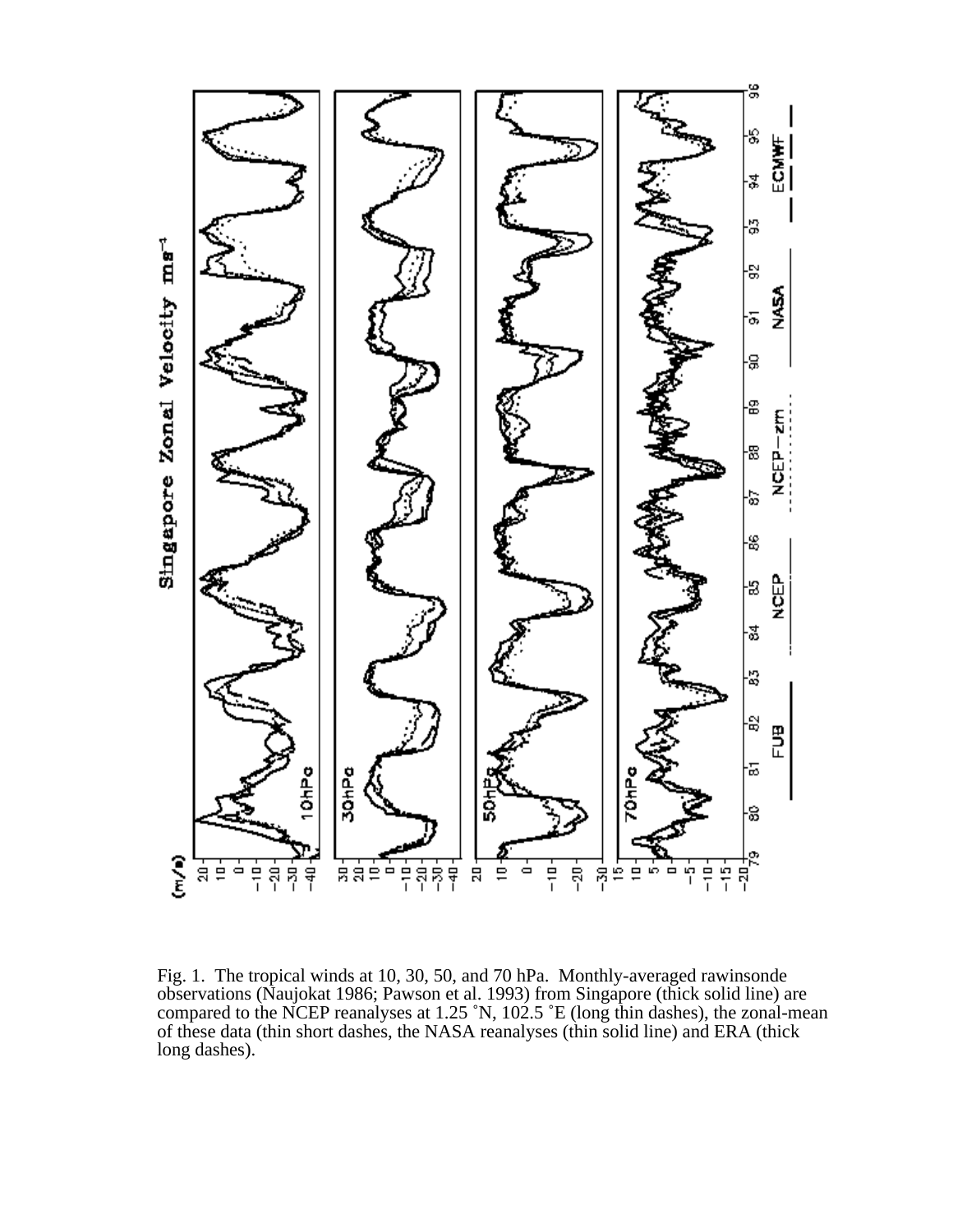

Fig. 2. Differences between the rawinsonde observations and the NCEP reanalyses at 10, 30, 50, and 70 hPa. Positive values mean that the rawinsonde observations are more westerly than the NCEP data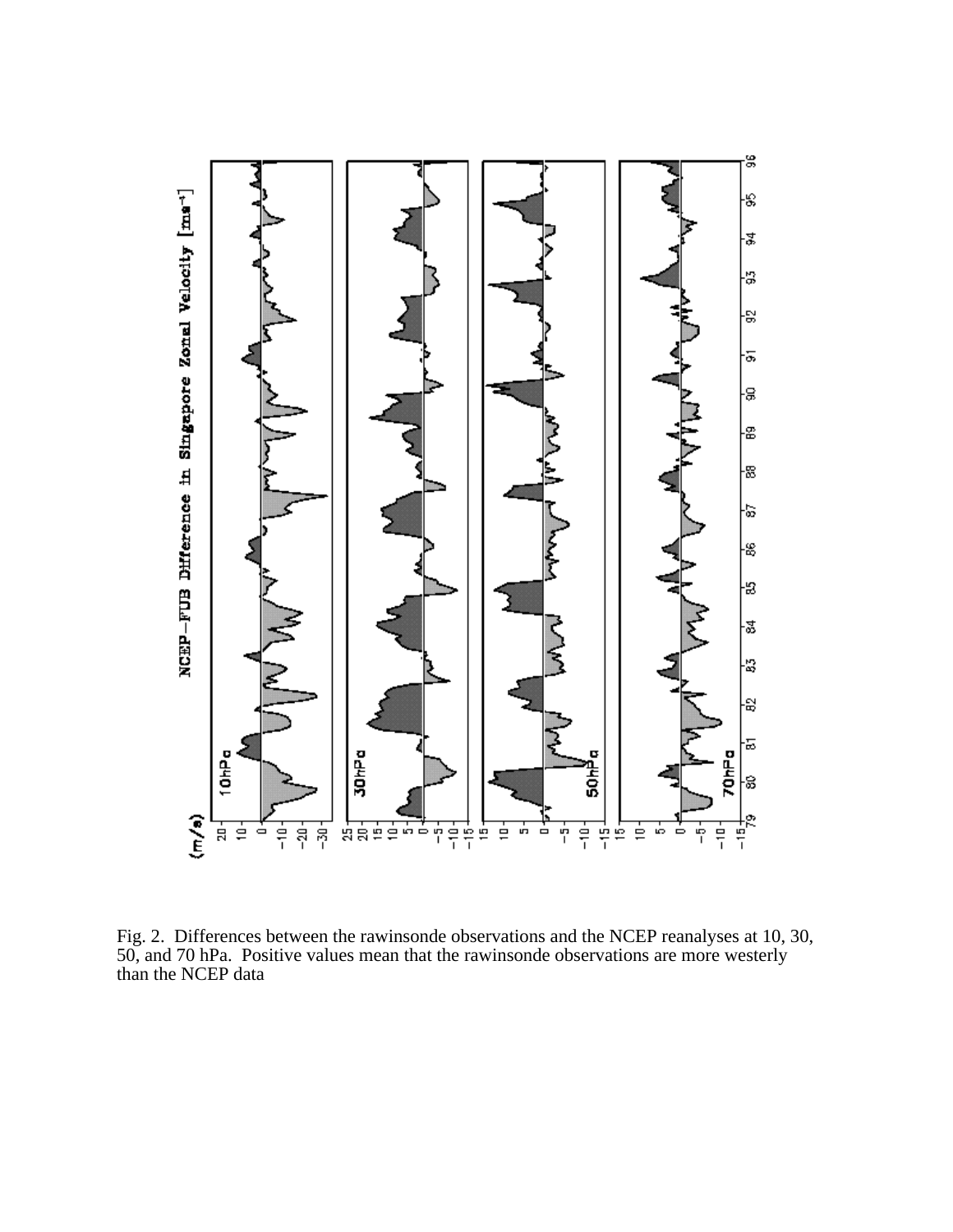

Fig. 3. Differences between the rawinsonde observations and the NASA reanalyses at 20, 30, 50, and 70 hPa. Positive values mean that the rawinsonde observations are more westerly than the NASA data.

NASA-FUB Difference in Singapore Zonal Velocity [ma<sup>-1</sup>]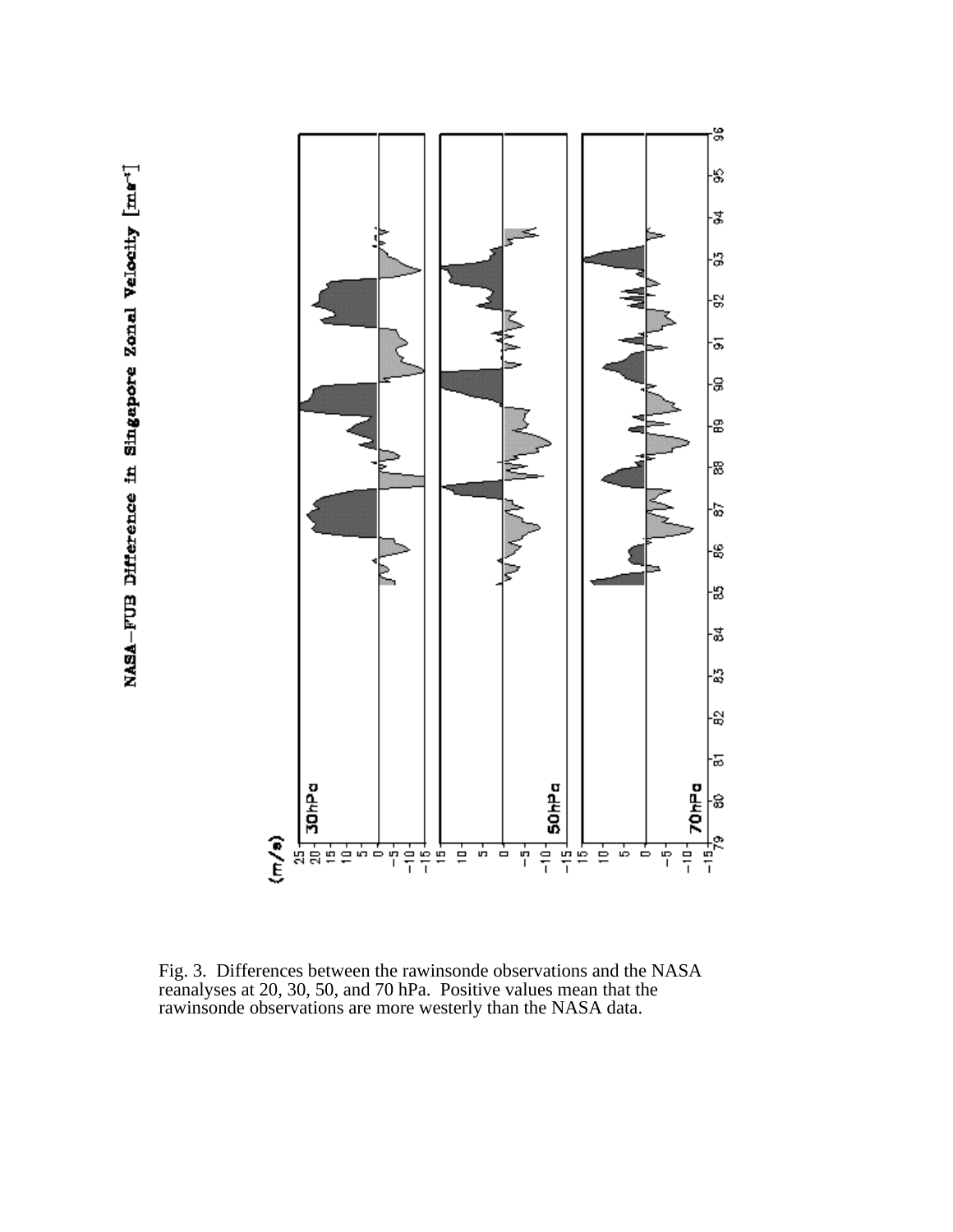

Fig. 4. Differences between the rawinsonde observations and the ERA reanalyses at 10, 30, 50, and 70 hPa. Positive values mean that the rawinsonde observations are more westerly than the NASA data.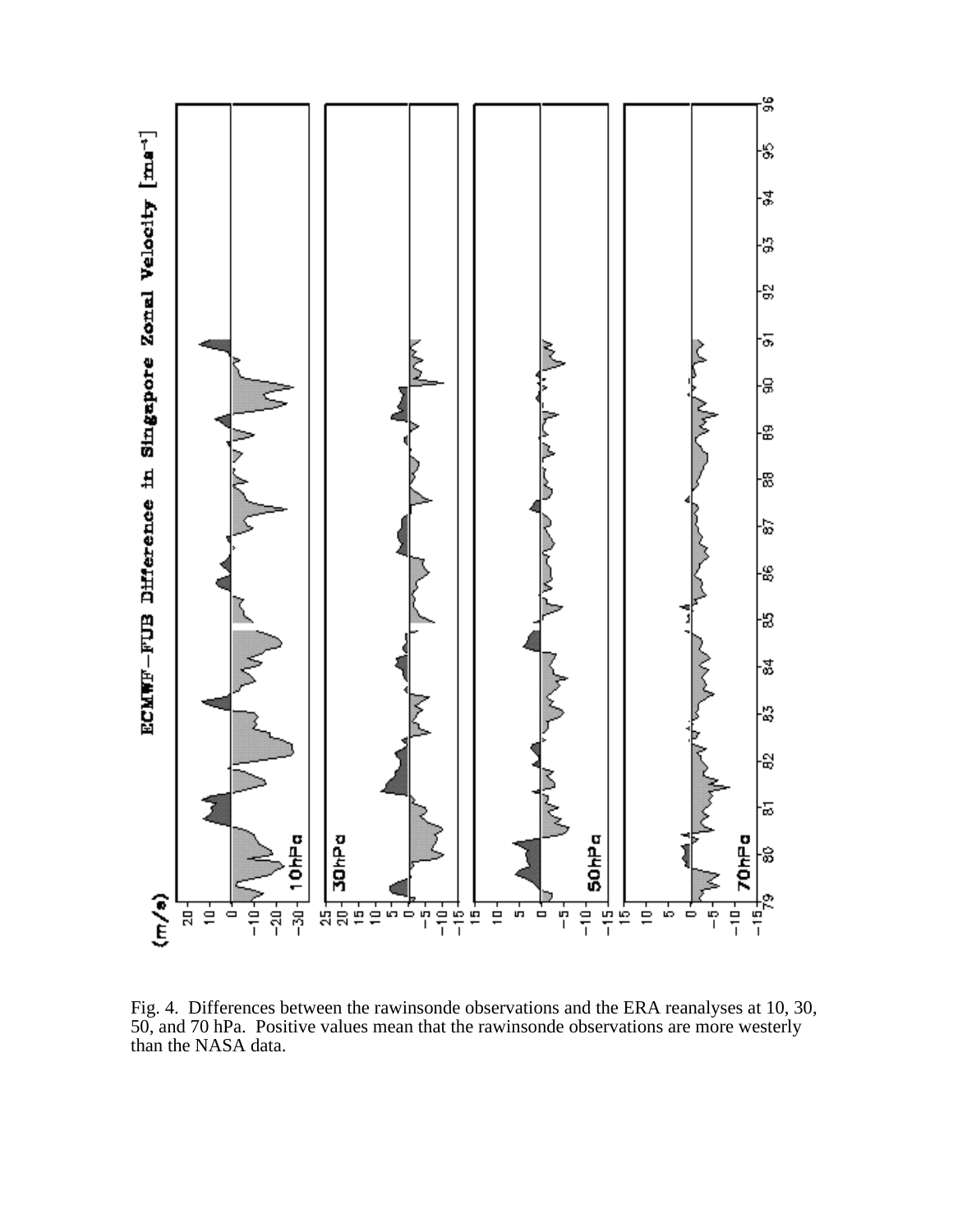

Fig. 5. The seasonal cycle, repeated twice, of the zonal wind at or near Singapore for rawinsonde observations (thick line), NCEP (short dashes) , NASA (long dashes) and ERA (line) data.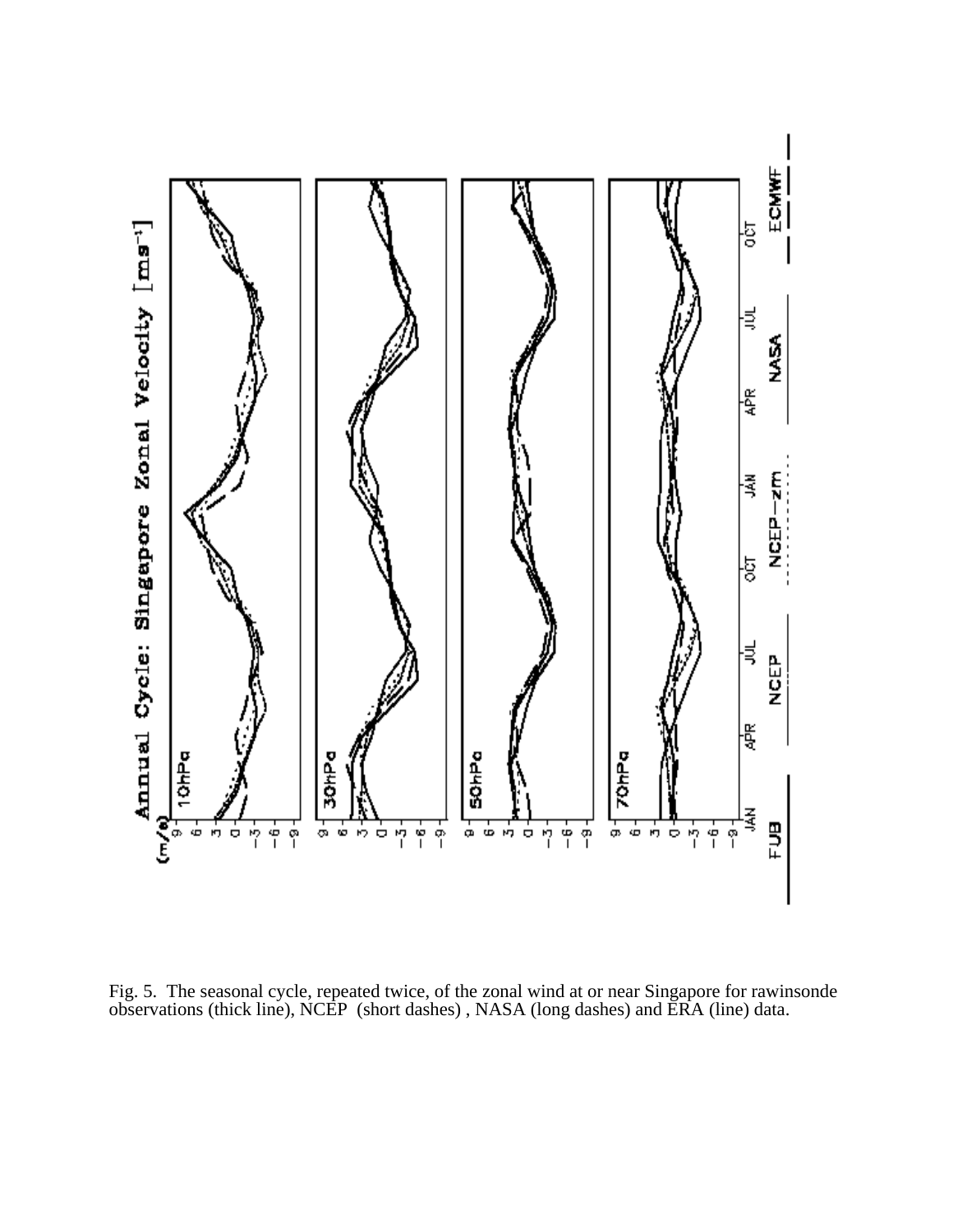

Fig. 6. The seasonal cycle, repeated twice, of (a) the 100 hPa temperature (˚K; contour interval 0.5 °K) between 30 °N and 30 °S from the NCEP data, and the differences (b) NCEP-NASA (contour interval 0.1 ˚K) and (c) NCEP-ERA; shaded regions are where NASA data are warmer. The annual means were calculated from the longest possible record for each analysis.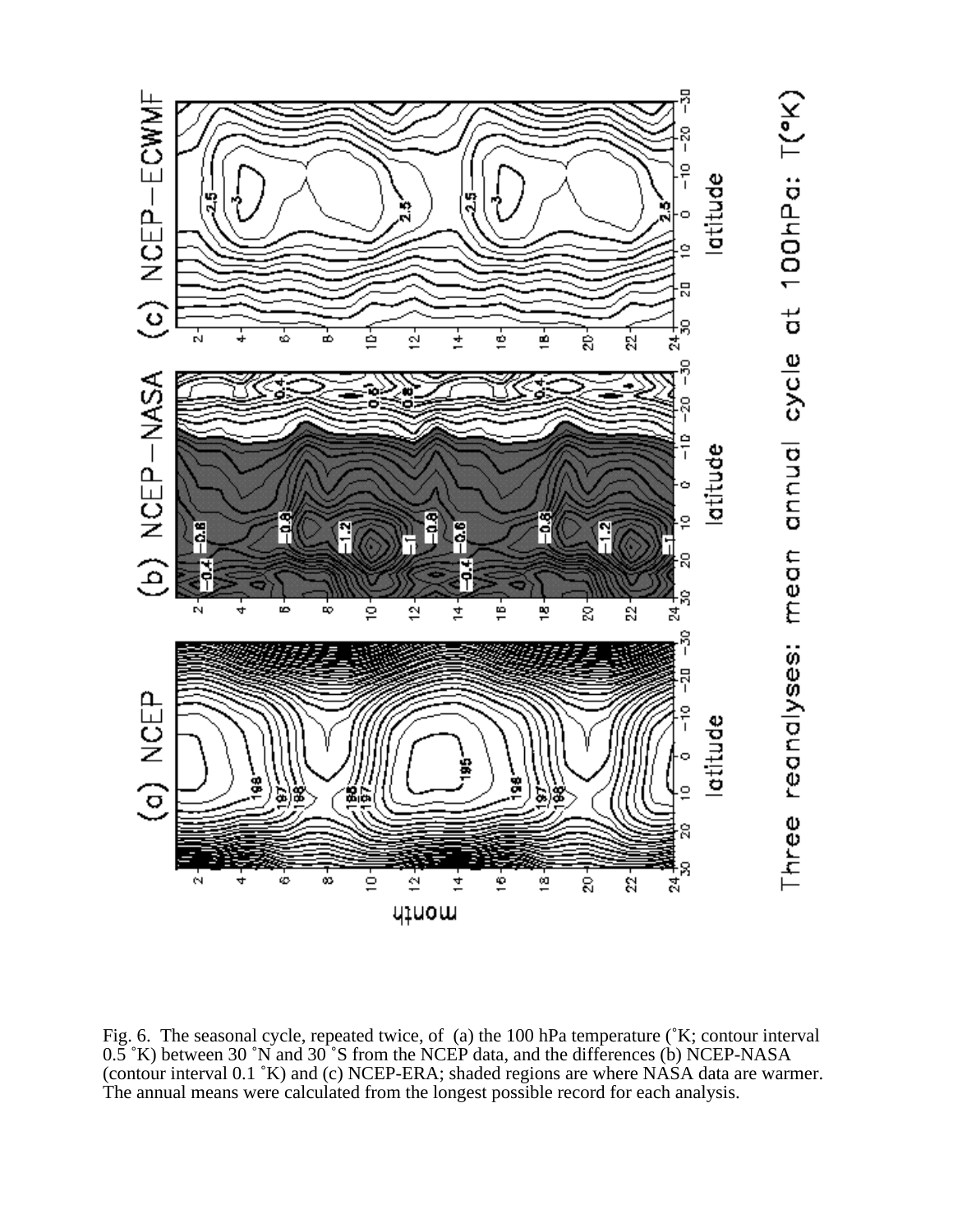

Fig. 7. The 17-year (Jan 1979-Dec 1995) mean seasonal cycle for the NCEP data, repeated twice, at 30 hPa between 30 ˚N and 30 ˚S, of (a) the zonal-mean temperature (contour interval  $0.5 \text{ }^{\circ}\text{K}$ ), (b) the zonal-mean zonal velocity (contour interval 5 ms-1), and (c) the zonal-mean meridional velocity (contour interval 0.05 ms-1). Shading in (b) and (c) denotes easterly or southward flow.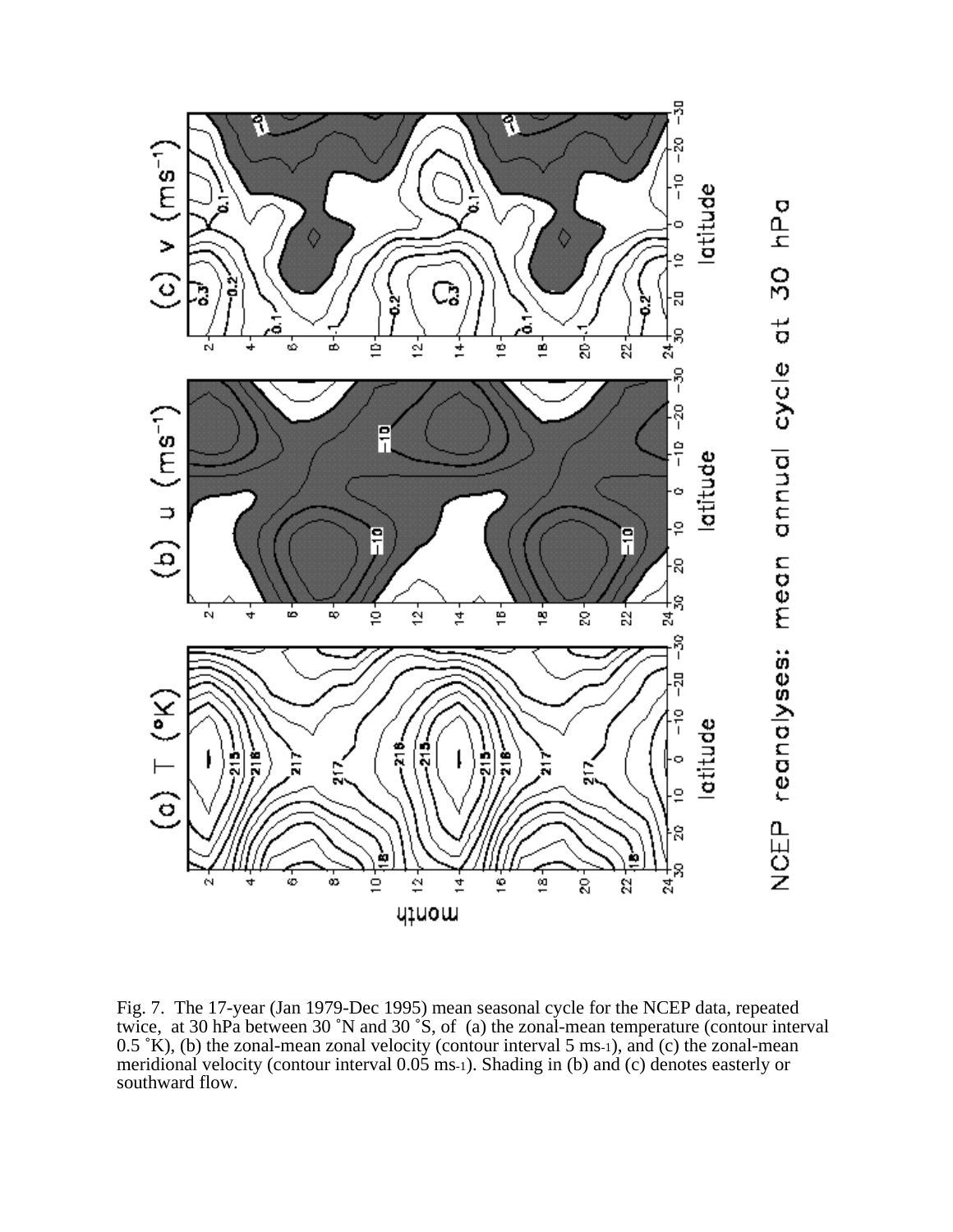

Fig. 8 As in Fig. 7, but for the ERA data except for 12 years (Jan 1979-Dec 1990).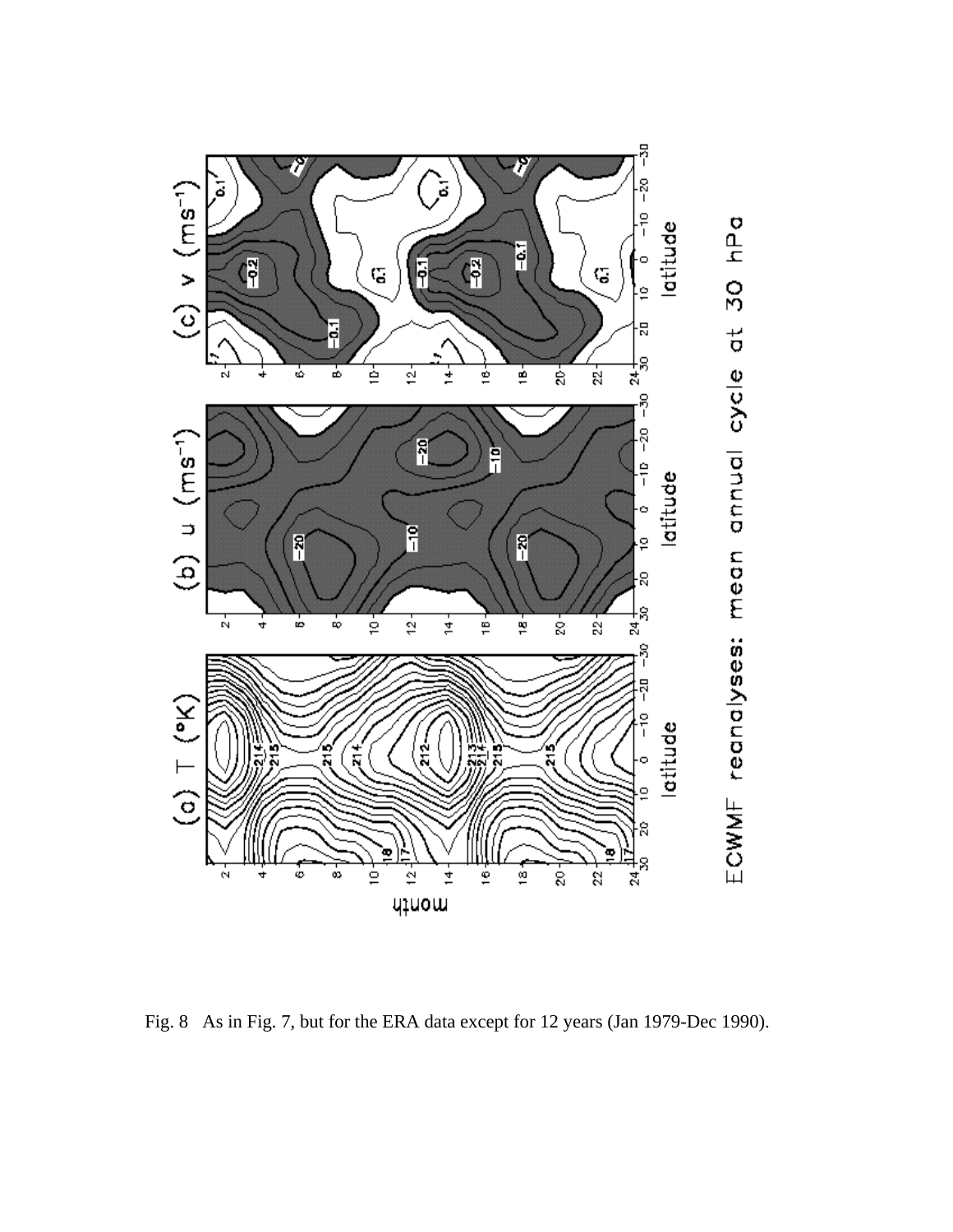

Fig. 9. Seasonal-mean cross-sections [DJF: (a)-(c): JJA: (d)-(f)] of the zonally-averaged temperature [contour interval 2.5  $K$ ; (a) and (d)], zonal velocity [contour interval 5 ms-1; (b) and (e)], and meridional velocity [contour interval 0.1 ms-1; (c) and (f)] in the NCEP data.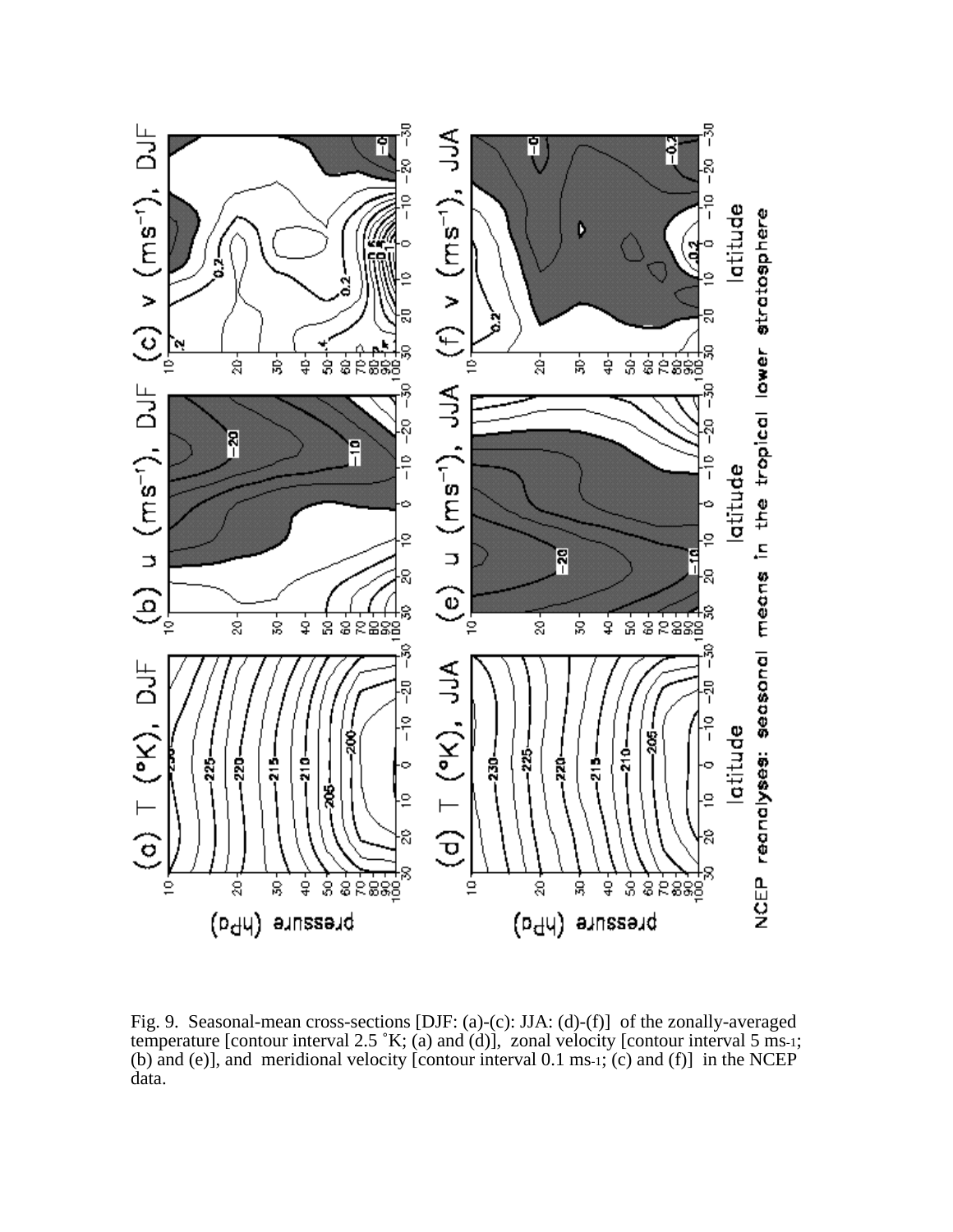

Fig. 10. As in Fig. 9, but for the ERA data.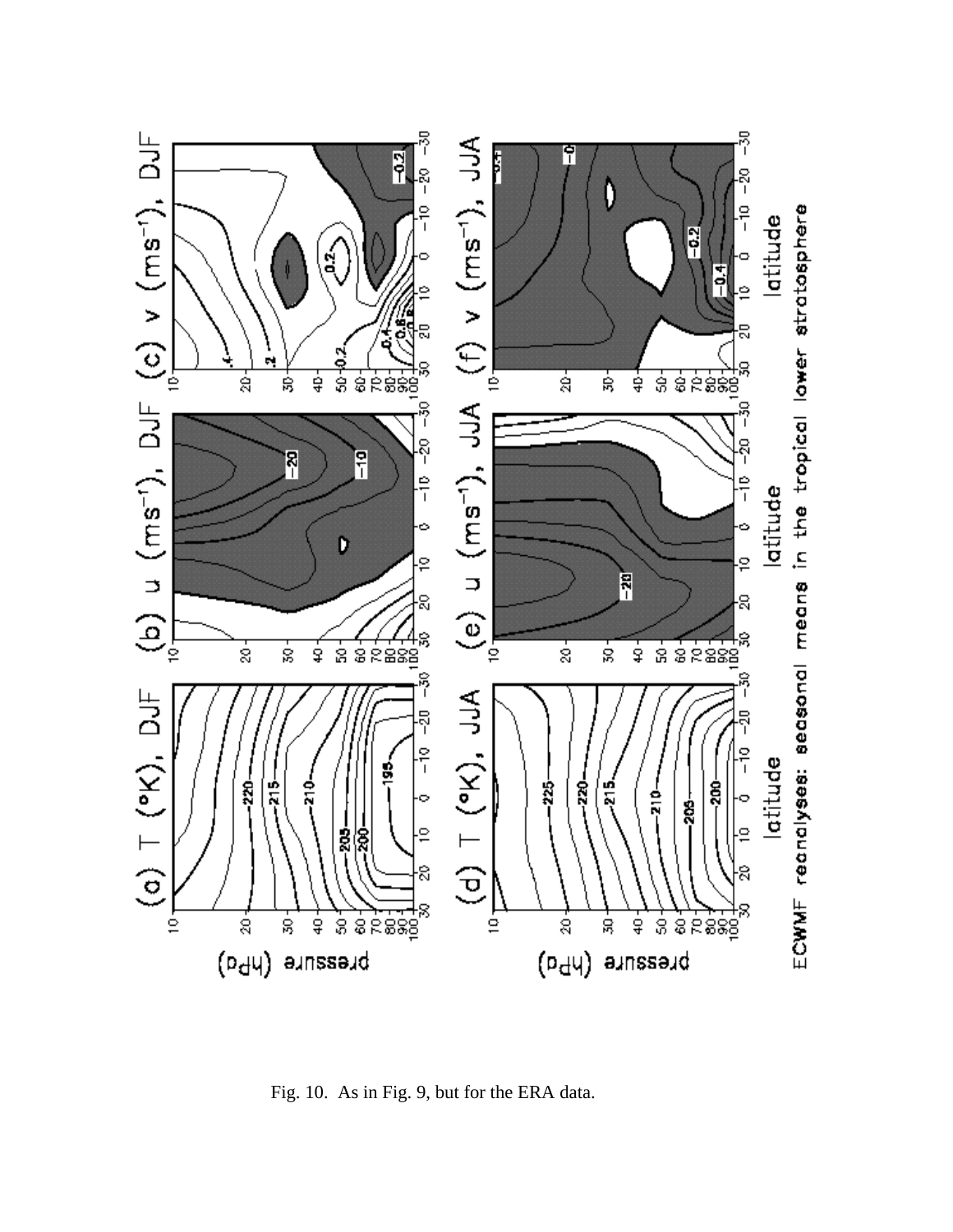

Fig. 11. Monthly- and zonal-means of the 30 hPa wind in the NCEP analyses with the 17 year mean annual cycle removed. (a) The zonal wind (contour interval 5 ms-1). (b) The meridional wind (contour interval 0.05 ms-1). Shaded values denote easterlies or southerlies, as appropriate.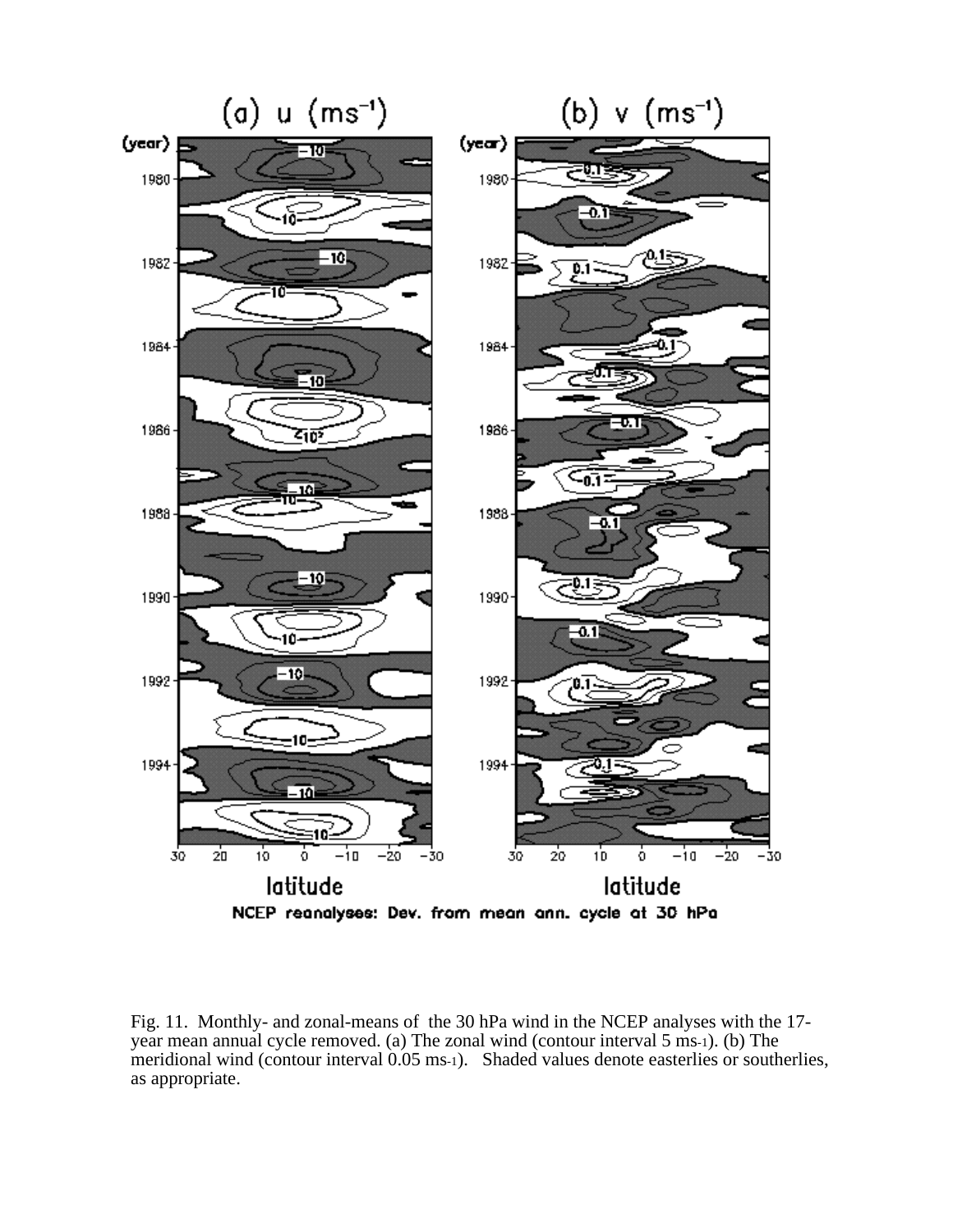

Fig. 12. As in Fig. 11, but for the ERA data.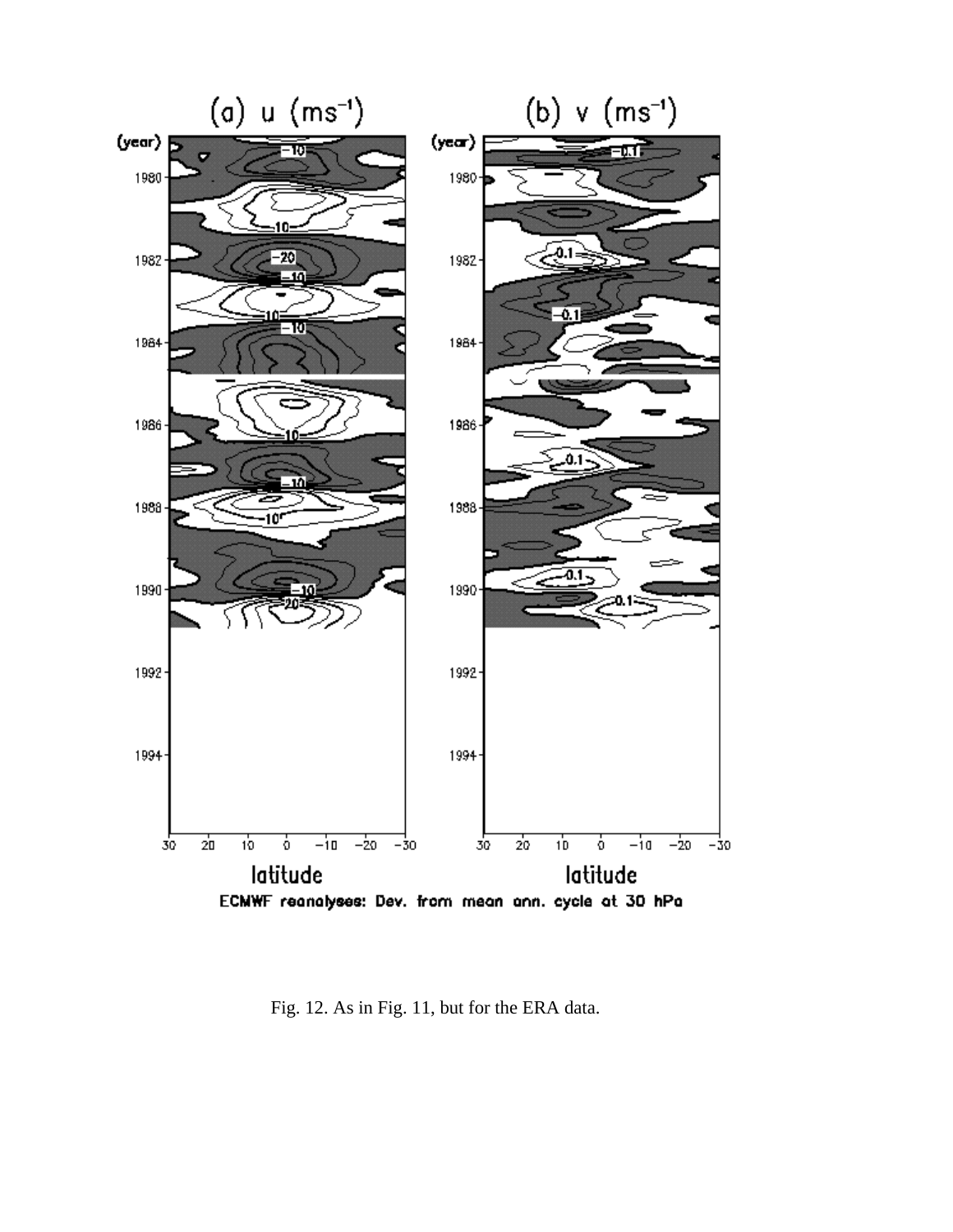

Fig. 13. The 30 hPa temperature in the tropical stratosphere. (a) The mean between 30˚N and 30˚S between January 1979 and December 1995. (b) The latitudinal structure, with the mean annual cycle and the tropical mean in panel (a) removed (contour interval 1 ˚C, negative deviations shaded), with the 17-year mean annual cycle removed from the zonallyaveraged NCEP data. Shaded regions denote negative values.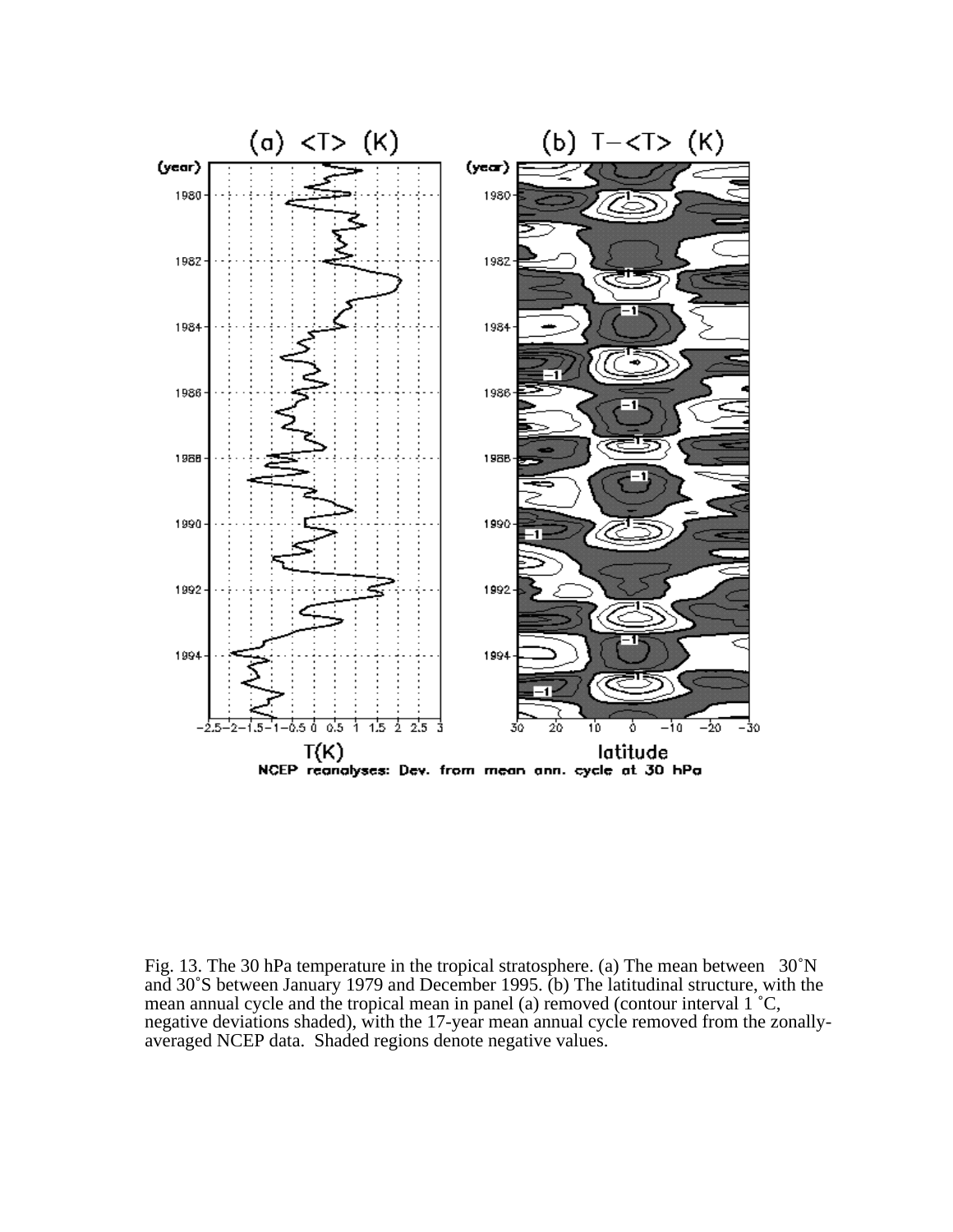

Fig. 14. As in Fig. 13, but for the ERA data.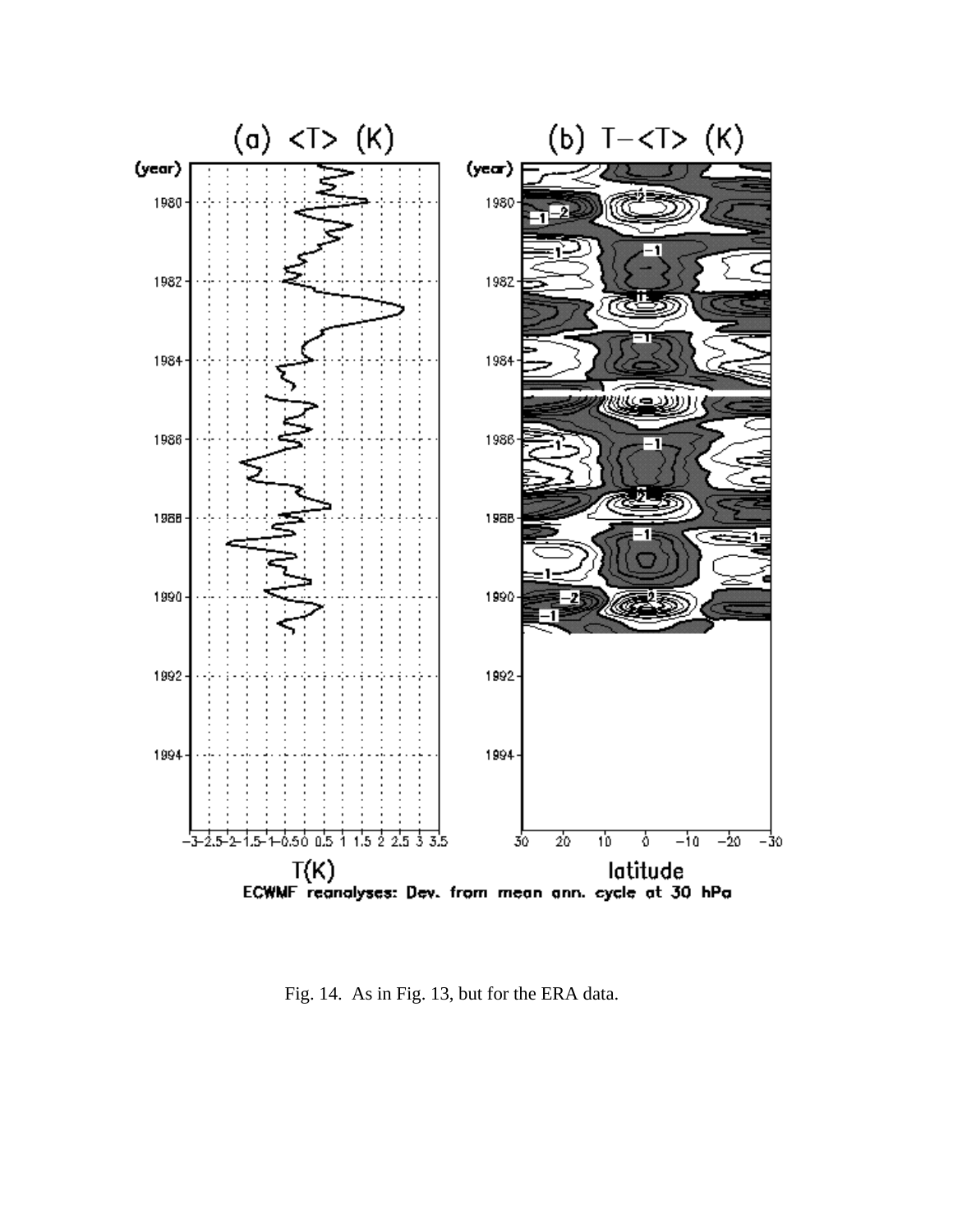

Fig. 15. Composites of the QBO for the NCEP data, based on the transitions at 30 hPa. Left: the temperature anomalies ( $\tilde{c}$ , contour interval 0.5  $\tilde{c}$ ) with the tropical mean at each level subtracted. Middle: the deseasonalized zonal wind (ms-1, contour interval 2.5 ms-1). Right, the deseasonalized meridional velocities (ms-1, contour interval 0.025 ms-1) with the meridional flow at each level over the tropics subtracted. These were calculated from the seven transitions listed for each case in Table 2.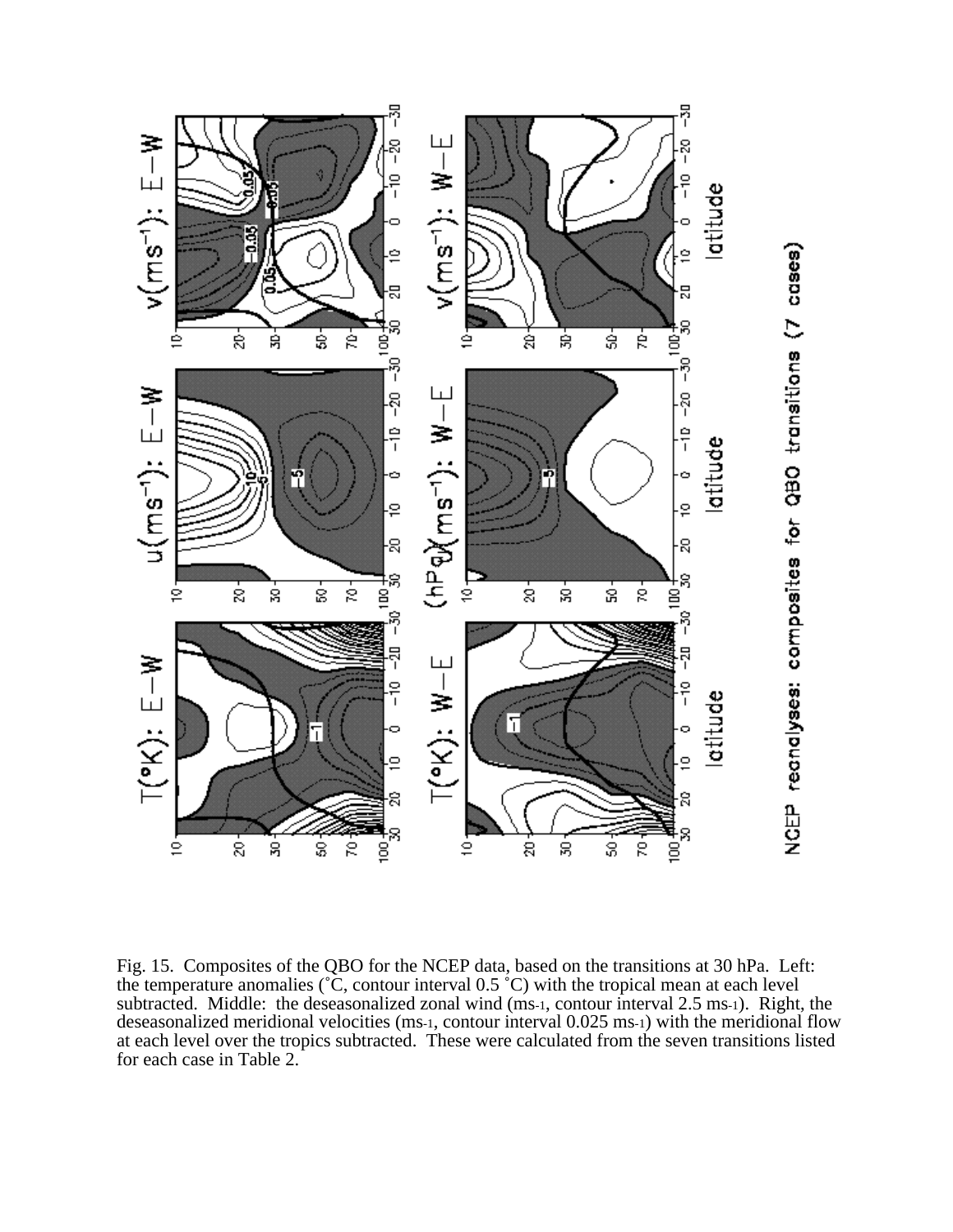

Fig. 16. As in Fig. 15, but for the ERA data.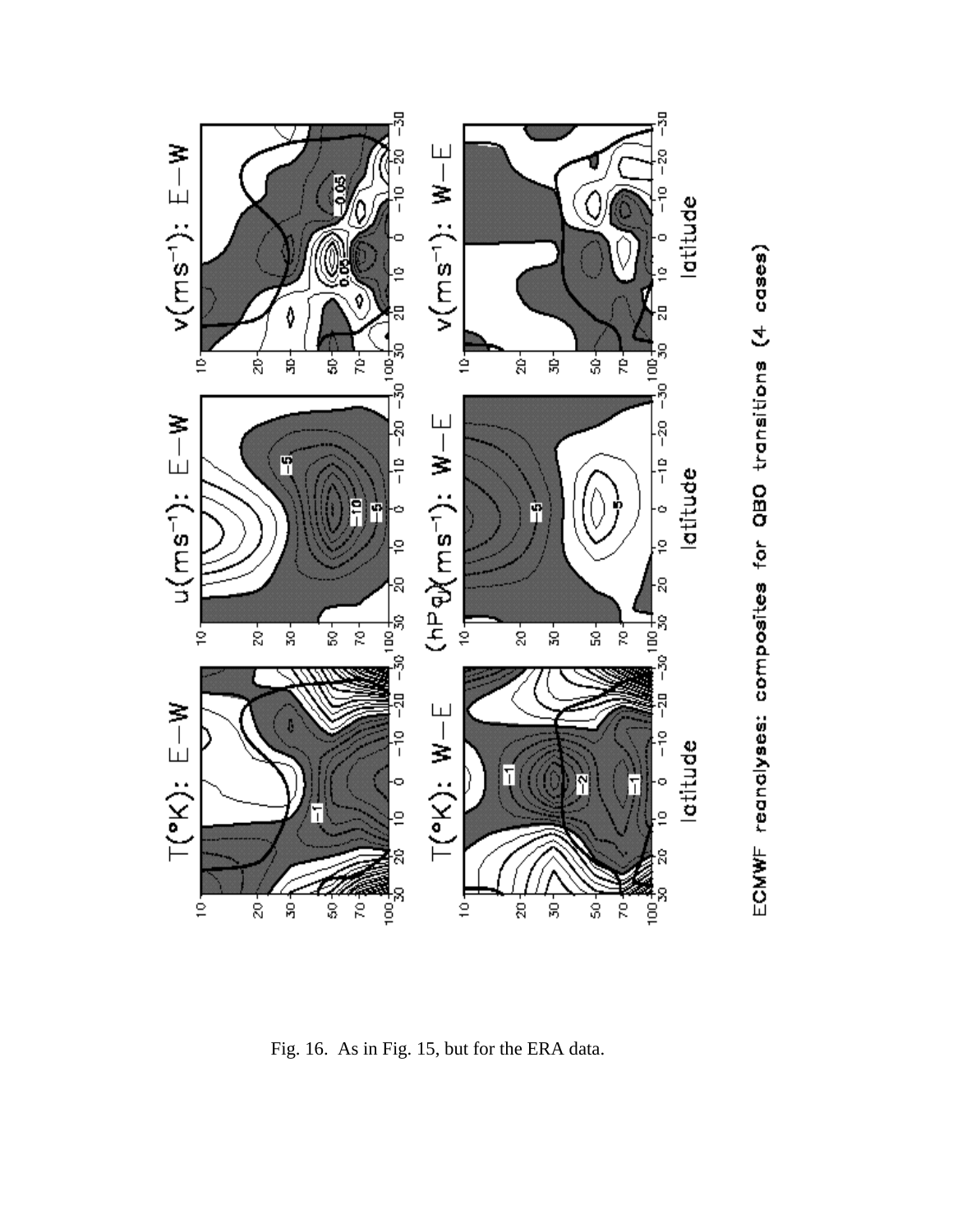

Fig. 17. The latitudinal structure of v (30 hPa) for each of the W-E QBO transitions at 30 hPa for the NCEP data (top) and the ERA data (bottom). Left: the raw data. Middle: the deseasonalized data. Right: the deconvoluted data, as used in Figs. 15 an 16. These are deseasonalized and the mean in the range 30 ˚S - 30 ˚N is removed.